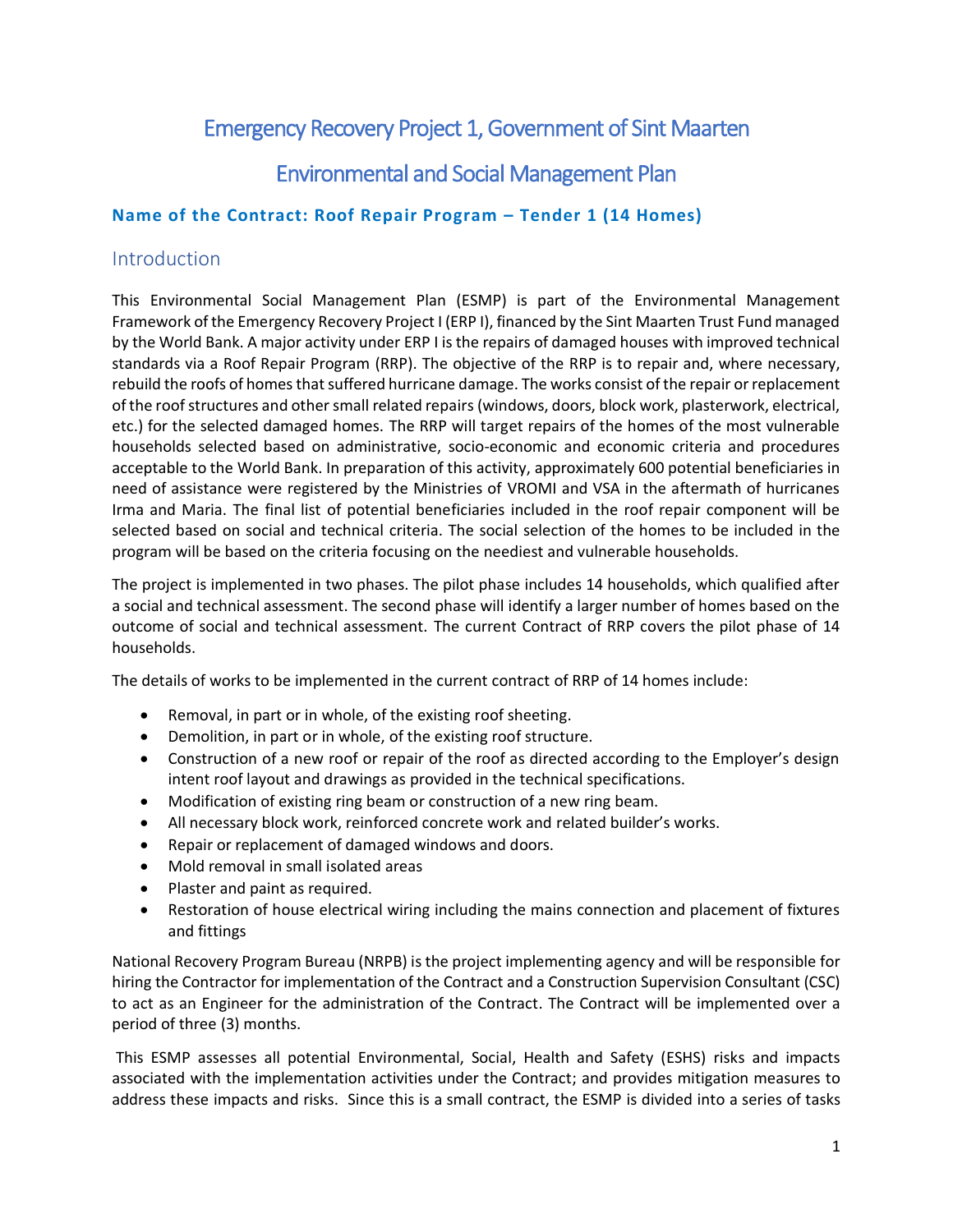that can be easily adopted by the Contractor; and hence there will be no need for the Contractor to develop any Construction-ESMP (C-ESMP).

This ESMP consists of the following tasks, a monitoring plan and reporting requirements:

- ESMP Task 1: Pre-Construction Preparedness
- ESMP Task 2: Home Owners and Community Health and Safety Management
- ESMP Task 3: Workers Health and Safety Management
- ESMP Task 4: Debris and Other Waste Management
- ESMP Task 5: Drainage and Soil Erosion Management
- ESMP Task 6: Noise and Vibration Management
- ESMP Task 7: Dust and Emissions Management
- ESMP Task 8: Traffic and Road Safety Management
- ESMP Task 9: Hazardous Material Management

In addition, the ESMP also includes a monitoring plan and reporting requirements of the NRPB. Details of specifications to be included in the General Conditions of the Contract are given as Annex 1 to this ESMP. It is mandatory for the Contractor and its sub-contractors to comply with the specifications, any violation of the compliance requirements will be treated as non-compliance leading to the corrections or otherwise imposing a penalty on the Contractor.

The scope of work is related to residential houses that will need to be vacated in order for the works to occur; as a result, there is an abbreviated resettlement action plan (ARAP) developed which details the resettlement activities. This ARAP will be disclosed separately to this document. The grievance mechanism which outlines the procedure for receiving, processing and reporting all community complaints is given in Annex 3.

| <b>Action/ Activity</b>                                    | <b>Description</b><br><b>of</b><br>the<br><b>Activity</b>                                                                                                                                                                                       | <b>Actions by the Contractor</b>                                                                                                                                                                                                                                                                                                         | Actions by<br>the<br><b>PIU</b><br>and<br>the                                                           |
|------------------------------------------------------------|-------------------------------------------------------------------------------------------------------------------------------------------------------------------------------------------------------------------------------------------------|------------------------------------------------------------------------------------------------------------------------------------------------------------------------------------------------------------------------------------------------------------------------------------------------------------------------------------------|---------------------------------------------------------------------------------------------------------|
|                                                            |                                                                                                                                                                                                                                                 |                                                                                                                                                                                                                                                                                                                                          | <b>Engineer</b>                                                                                         |
| Environmental,<br>Social, Health and<br>Safety Focal Point | A designated ESHS Focal<br>Point should be made<br>available for its contract<br>to take responsibility of<br>implementing all actions<br>in the ESMP; otherwise,<br>there will be a risk of non-<br>compliances<br>the<br>on<br>implementation | The Contractor shall<br>• designate one of its senior site<br>supervisors or supervisors as<br>for the ESHS Focal Point for<br>taking<br>responsibility<br>οf<br>implementing actions in the<br>ESMP<br>and<br>communicating<br>with the Engineer on ESHS<br>matters.<br>• Submit contact details of ESHS<br>Focal Point to the Engineer | The<br>Engineer<br>shall liaise closely<br>the<br>on<br>implementation<br>of the mitigation<br>measures |
| Permits<br>for<br>disposal of debris                       | Permits are required for<br>the disposal of debris and<br>other waste generated<br>the<br>construction<br>form<br>activities.                                                                                                                   | The Contractor shall<br>Obtain the necessary permits<br>the<br>disposal<br>for<br>of<br>construction and demolition<br>debris at the 'Hurricane Irma<br>Disposal site.'                                                                                                                                                                  | The<br>Engineer<br>shall provide the<br>sites<br>approved<br>debris<br>for<br>disposal                  |

## ESMP Task 1: Pre-Construction Preparedness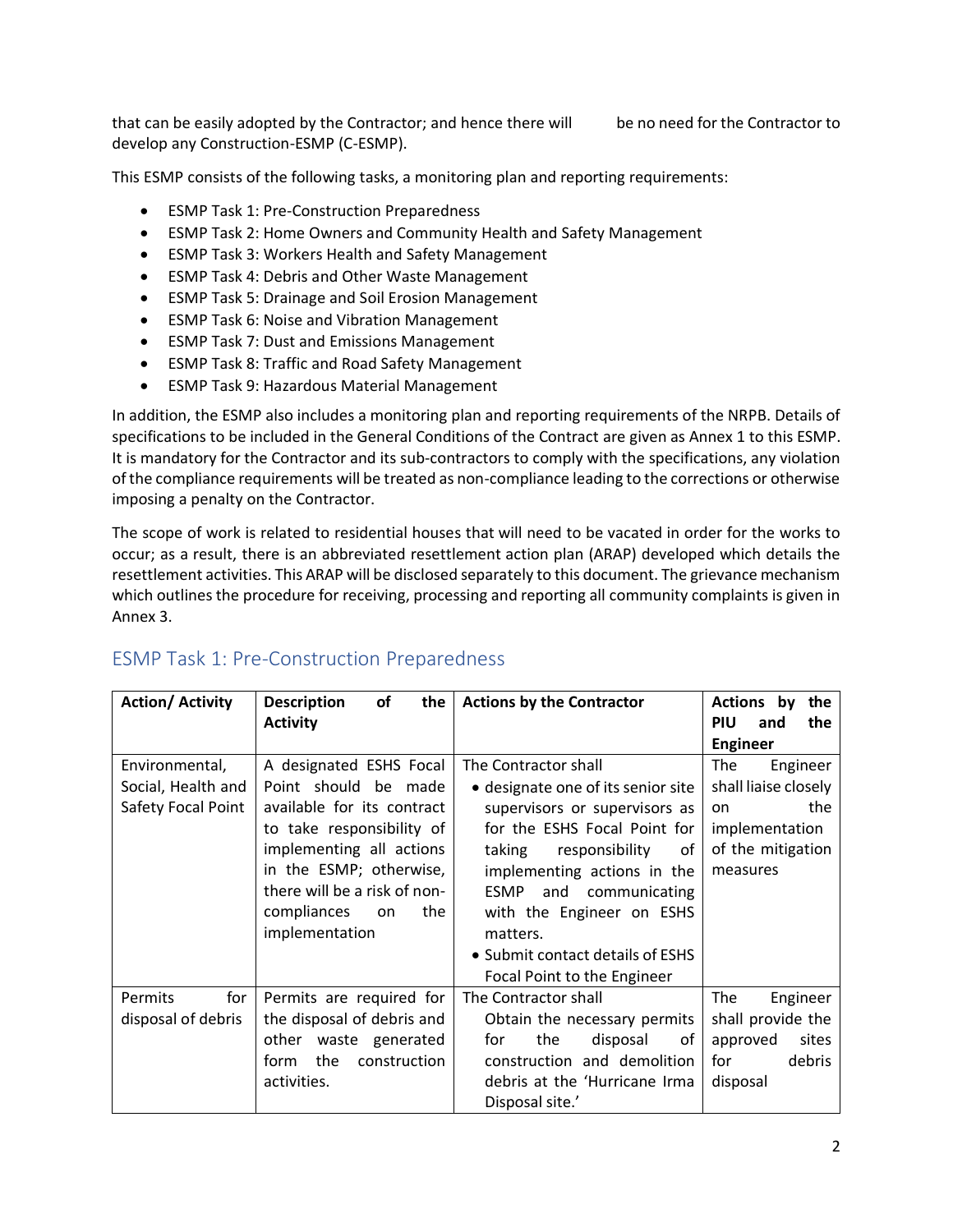| <b>Action/ Activity</b>                                                             | <b>Description</b><br>of<br>the                                                                                                                       | <b>Actions by the Contractor</b>                                                                                                                                                                                                                                                                                                                                                       | Actions by the                                                                                                      |
|-------------------------------------------------------------------------------------|-------------------------------------------------------------------------------------------------------------------------------------------------------|----------------------------------------------------------------------------------------------------------------------------------------------------------------------------------------------------------------------------------------------------------------------------------------------------------------------------------------------------------------------------------------|---------------------------------------------------------------------------------------------------------------------|
|                                                                                     | <b>Activity</b>                                                                                                                                       |                                                                                                                                                                                                                                                                                                                                                                                        | PIU<br>and<br>the<br><b>Engineer</b>                                                                                |
|                                                                                     |                                                                                                                                                       | • Other solid waste including<br>hazardous<br>at<br>the<br>waste<br>municipal landfill site                                                                                                                                                                                                                                                                                            |                                                                                                                     |
| Sourcing of sand<br>and aggregates                                                  | Sand and aggregates if<br>from<br>illegal<br>sourced<br>and<br>borrow<br>quarry<br>will<br>have<br>operators<br>impacts on the natural<br>environment | The Contractor shall<br>the<br>sand<br>$\bullet$ source<br>and<br>from<br>the<br>aggregates<br>government<br>approved<br>or<br>licensed operators.<br>• Shall submit the details of the<br>operators to the Engineer for<br>approval                                                                                                                                                   | The<br>Engineer<br>shall verify that<br>these<br>materials<br>obtained<br>are<br>from<br>approved<br>sources.       |
| Procurement<br>of<br>pesticides<br>(anti-<br>microbial biocide)<br>for mold removal | Handling and operation of<br>hazardous biocides will<br>impacts on<br>the<br>have<br>community, workers and<br>environment.                           | The Contractor shall<br>· Use biocides approved by<br>USEPA or WHO or any other<br>international<br>relevant<br>organizations<br>· Submit details of biocides to<br>the Engineer for approval                                                                                                                                                                                          | The<br>Engineer<br>shall approve the<br>proposed<br>biocides for mold<br>removal.                                   |
| Agreement<br>with<br>homeowner<br>the<br>and tenant                                 |                                                                                                                                                       | The Contractor shall<br>• Co-sign<br>PIU/Homeowner<br>which<br>outlines<br>agreement<br>roles<br>and<br>responsibilities<br>including the use of their<br>premises,<br>construction<br>schedule, working hours and<br>grievance mechanism                                                                                                                                              | The<br>PIU<br>will<br>coordinate<br>the<br>the<br>signing of<br>Home<br>Owners<br>agreement with<br>each household. |
| Damage<br>to<br>homeowner's<br>property                                             |                                                                                                                                                       | The Contractor<br>• Explain to its employees the<br>expectations regarding their<br>interactions<br>with<br>the I<br>community and explain how<br>the<br>grievance procedure<br>works and their role in the<br>GRM process. (see the code of<br>conduct in Annex 2).<br>• Shall repair any damages to<br>the homeowners' property<br>(e.g. compound wall) into<br>original conditions. | PIU<br>shall<br>the<br>facilitate<br><b>GRM</b><br>process<br>(Annex 3).                                            |
| Permits<br>associated<br>with<br>access to water<br>for construction                | Water<br>required<br>for<br>construction<br>activities<br>such<br>as the<br>concrete<br>production need to be                                         | The<br>Contractor<br>shall<br>obtain<br>necessary permits or approvals<br>sourcing<br>of<br>water<br>for<br>for<br>construction requirements.                                                                                                                                                                                                                                          |                                                                                                                     |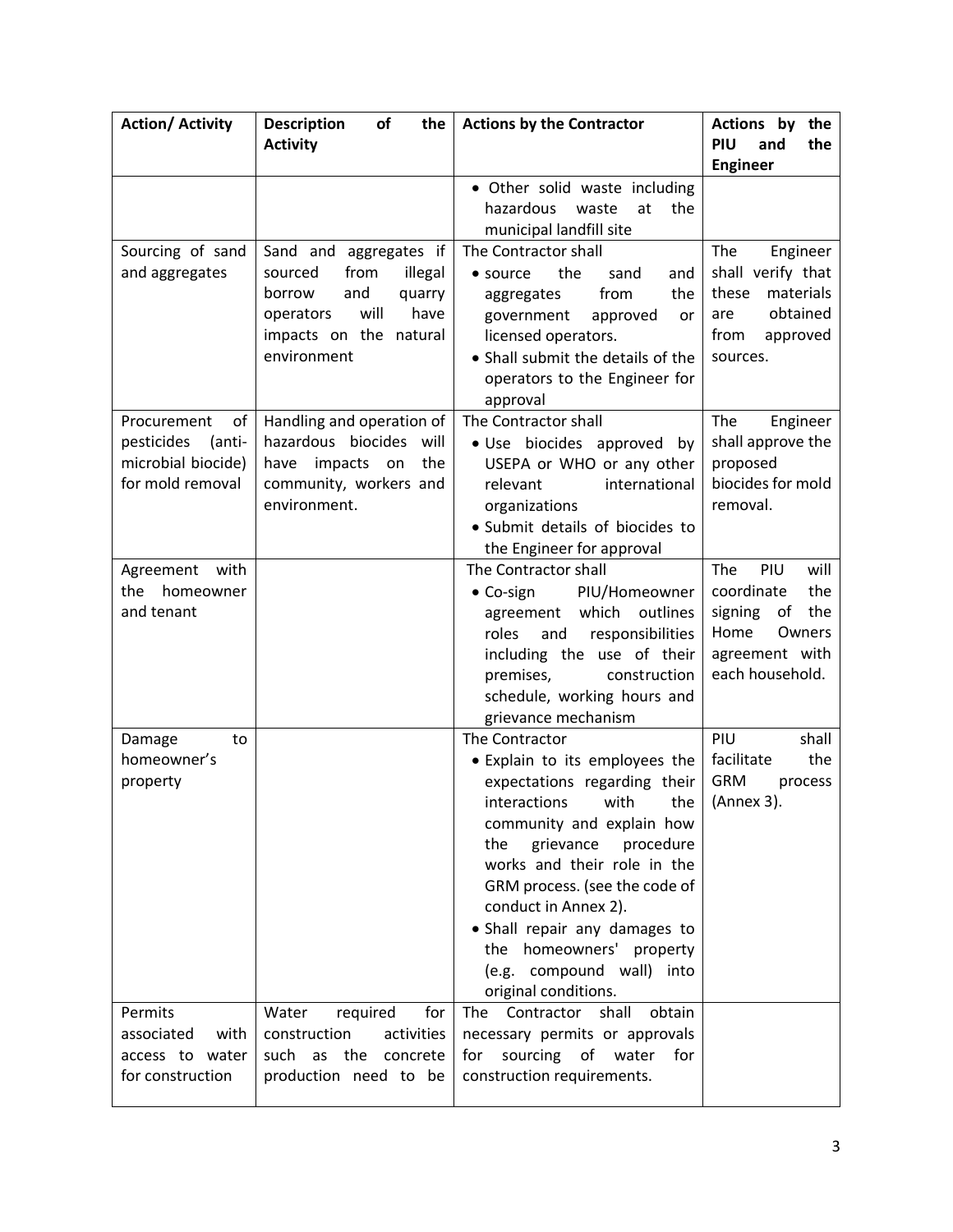| <b>Action/ Activity</b> | <b>Description</b><br><b>Activity</b>          | of | the   Actions by the Contractor | Actions by the<br><b>PIU</b><br>Engineer | and | the |
|-------------------------|------------------------------------------------|----|---------------------------------|------------------------------------------|-----|-----|
|                         | collected from municipal<br>or private sources |    |                                 |                                          |     |     |

# ESMP Task 2: Home Owners and Community Health and Safety Management

| <b>ESHS</b><br>Risk/Impact                                                        | <b>Description</b><br>the<br>of<br>Risk/Impact                                       | <b>Mitigation</b><br><b>Actions</b><br>by<br>the<br><b>Contractor</b>                                                                                                                                                                                                                                                                              | Actions by the PIU<br>and the Engineer                                                                                                                                                                                                                                                                                                                                                               |
|-----------------------------------------------------------------------------------|--------------------------------------------------------------------------------------|----------------------------------------------------------------------------------------------------------------------------------------------------------------------------------------------------------------------------------------------------------------------------------------------------------------------------------------------------|------------------------------------------------------------------------------------------------------------------------------------------------------------------------------------------------------------------------------------------------------------------------------------------------------------------------------------------------------------------------------------------------------|
| Safety of the<br>homeowners<br>or tenants                                         | Risk of accidents from<br>construction activities                                    | The Contractor shall<br>• Only start work if the house is<br>vacant<br>• Provide<br>personal protective<br>equipment such as hard hats<br>safety<br>shoes<br>and<br>to<br>homeowners if they are visiting<br>construction<br>for<br>the<br>site<br>supervision                                                                                     | The PIU confirm to<br>the supervisor that<br>works may start and<br>that the resident has<br>been<br>paid<br>compensation<br>and<br>relocated<br>as<br>per<br><b>ARAP</b><br>The<br>Engineer<br>will<br>instruct<br>the<br>contractor when the<br>household is vacant<br>and ready for works<br>commence, no<br>to<br>work can commence<br>until this notice has<br>been given to the<br>contractor. |
| Safety of the<br>community                                                        | Risk of accidents due to<br>access to construction<br>areas                          | The Contractor shall<br>• Establish a perimeter of the site<br>to secure from unauthorized<br>access during construction                                                                                                                                                                                                                           |                                                                                                                                                                                                                                                                                                                                                                                                      |
| The interaction<br>between<br>construction<br>works and the<br>local<br>community | There is a risk of abuse<br>by the construction<br>workers on the local<br>community | The Contractor shall<br>• Sign a 'code of conduct' (Annex<br>2) with all its staff before<br>mobilizing<br>them<br>the<br>into<br>construction.<br>The<br>code<br>of<br>will<br>include<br>conduct<br>the<br>responsibilities of the workers<br>in dealing<br>with the<br>local<br>community and following the<br>instruction from the supervisor. | The<br>Engineer shall<br>provide an induction<br>training to all its staff<br>on the compliance<br>with<br>the<br>requirements of the<br>code of conduct and<br>also with the ESMP.<br>Engineer<br>shall<br>The<br>facilitate<br>the<br>reporting<br>of                                                                                                                                              |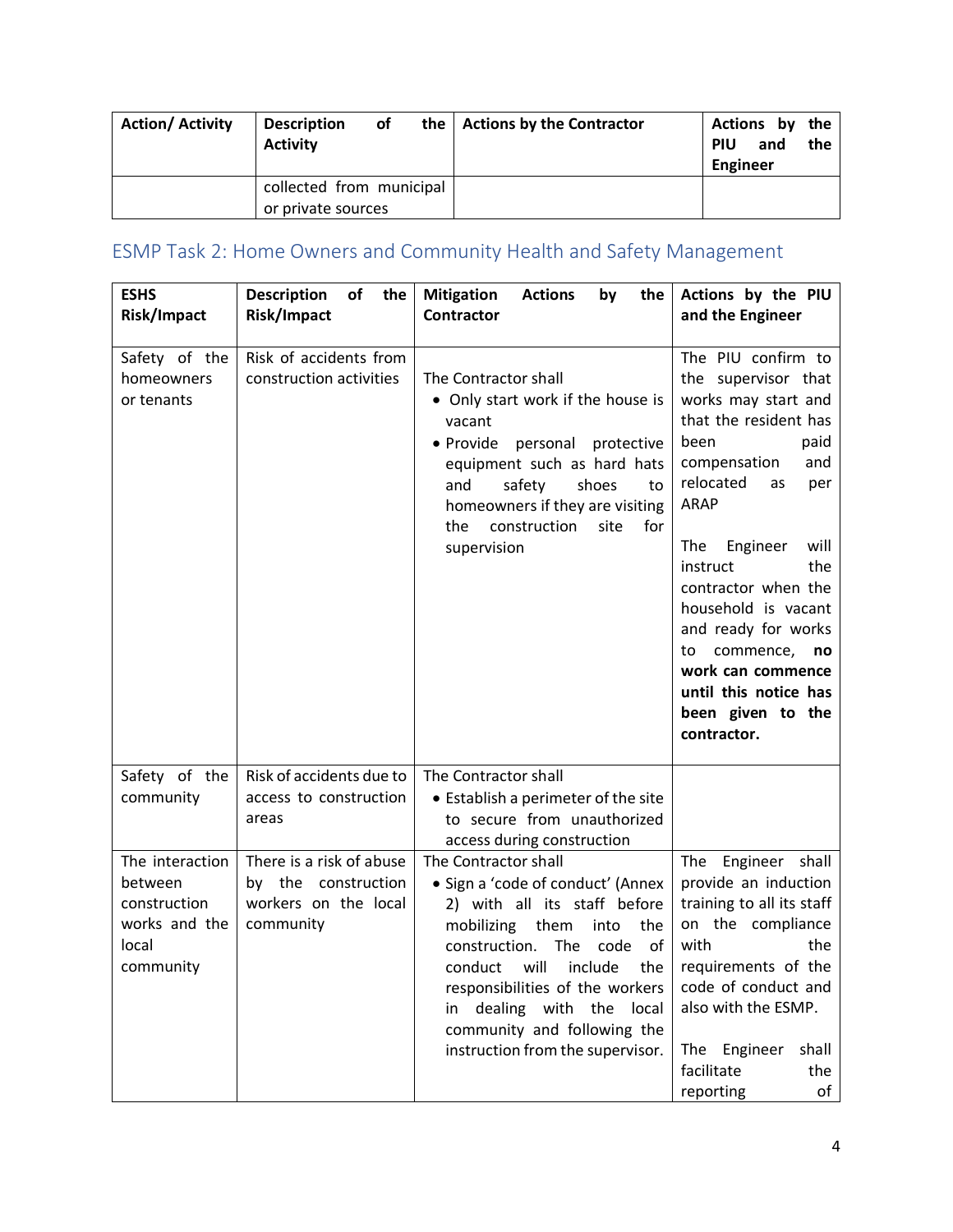| <b>ESHS</b><br>Risk/Impact | Description of<br>Risk/Impact | the | <b>Mitigation</b><br><b>Actions</b><br>bv<br>Contractor                                           | the Actions by the PIU<br>and the Engineer |
|----------------------------|-------------------------------|-----|---------------------------------------------------------------------------------------------------|--------------------------------------------|
|                            |                               |     | • Terminate the workers if they<br>do not abide by the code of<br>conduct                         | grievances from the<br>workers.            |
|                            |                               |     | • Report grievances according to<br>national procedures on labour<br>related grievances procedure |                                            |

# ESMP Task 3: Workers Health and Safety Management

| <b>ESHS</b><br>Risk/Impact                                  | <b>Description</b><br>of<br>the<br>Risk/Impact                                                                                                                                                                        | <b>Mitigation</b><br><b>Actions</b><br>by<br>the<br><b>Contractor</b>                                                                                                                                                                    | Actions by the PIU<br>and the Engineer                                                                                                                                                                                                                                    |
|-------------------------------------------------------------|-----------------------------------------------------------------------------------------------------------------------------------------------------------------------------------------------------------------------|------------------------------------------------------------------------------------------------------------------------------------------------------------------------------------------------------------------------------------------|---------------------------------------------------------------------------------------------------------------------------------------------------------------------------------------------------------------------------------------------------------------------------|
| Hazards<br>at<br><b>Work Site</b>                           | Occupational<br>health<br>safety risks associated<br>with<br>the<br>proposed<br>construction<br>works<br>may result from the<br>exposure to potential<br>hazards encountered in<br>the workplace or while<br>working. | The Contractor shall<br>• Identify the potential hazards<br>at each house associated with<br>the construction activity and<br>implement necessary control<br>measures to mitigate the risks<br>associated with the potential<br>hazards. | The<br>Engineer<br>shall<br>the<br>support<br>contractor in carrying<br>out the job hazard<br>analysis<br>and<br>identifying<br>potential<br>hazards and relevant<br>control measures.                                                                                    |
| Occupational<br>risks<br>from<br>construction<br>activities | Lack<br>of<br>awareness<br>among workers on the<br><b>ESHS</b><br>risks<br>and<br>requirements of the<br>Project.                                                                                                     | The Contractor shall<br>· Ensure all its workers have<br>undertaken ESHS awareness<br>provided<br>training<br>by<br>the<br>Engineer.                                                                                                     | The<br>Engineer<br>shall<br><b>ESHS</b><br>provide<br>awareness session to<br>before<br>Contractors,<br>they start working on<br>site, on primary ESHS<br>risks associated with<br>the<br>proposed<br>works;<br>construction<br>the<br>workers'<br>and<br>responsibility. |
| Personal<br>Protective<br>Equipment                         | Lack of relevant PPEs<br>will increase the risk of<br>worker's exposure to<br>construction hazards                                                                                                                    | The Contractor shall<br>· Provide personal protective<br>equipment (PPE) for workers<br>based<br>on<br>the<br>work<br>requirements.                                                                                                      | The Engineer<br>• Ensure<br>that<br>all<br>workers shall wear<br>safety<br>vests,<br>helmets<br>and<br>safety shoes at all<br>worksites.                                                                                                                                  |
| Work<br>at<br>heights                                       | Risk of fall during roof<br>repairing works                                                                                                                                                                           | The Contractor shall<br>• Engage experienced personnel<br>in the roof repairing works                                                                                                                                                    | The Engineer<br>• Ensure<br>that<br>safety<br>adequate                                                                                                                                                                                                                    |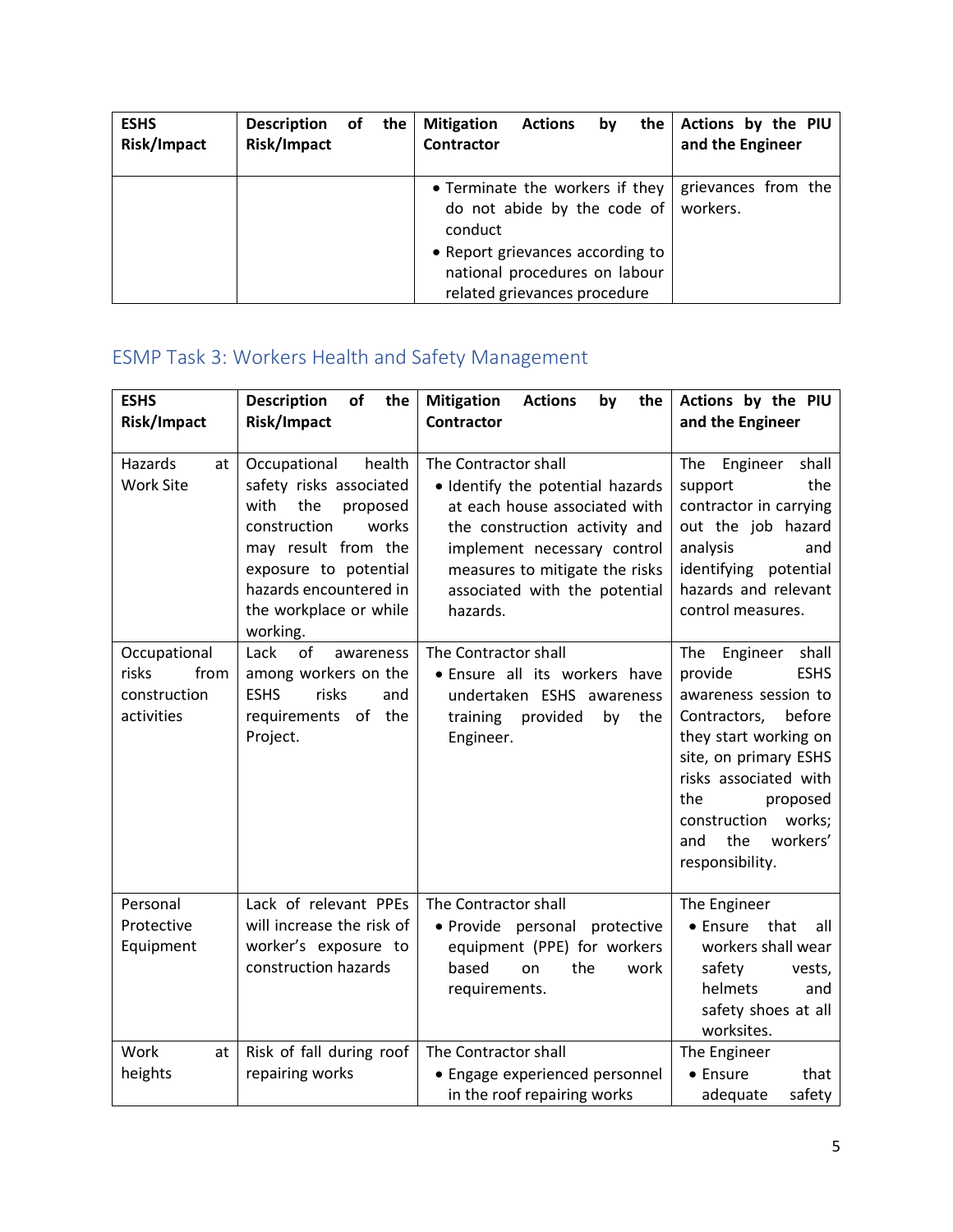| <b>ESHS</b>                                                              | <b>Description</b><br>of<br>the                                                                                                                                   | <b>Mitigation</b><br><b>Actions</b><br>by<br>the                                                                                                                                                                                                                                                                | Actions by the PIU                                                                                                                                                    |
|--------------------------------------------------------------------------|-------------------------------------------------------------------------------------------------------------------------------------------------------------------|-----------------------------------------------------------------------------------------------------------------------------------------------------------------------------------------------------------------------------------------------------------------------------------------------------------------|-----------------------------------------------------------------------------------------------------------------------------------------------------------------------|
| Risk/Impact                                                              | Risk/Impact                                                                                                                                                       | <b>Contractor</b>                                                                                                                                                                                                                                                                                               | and the Engineer                                                                                                                                                      |
|                                                                          |                                                                                                                                                                   | • Provide safety harness for fall<br>protection for workers<br>· Daily inspect the structural                                                                                                                                                                                                                   | measures<br>are<br>taken<br>the<br>by<br>Contractor                                                                                                                   |
|                                                                          |                                                                                                                                                                   | integrity of the scaffolding or<br>ladders used for roofing works                                                                                                                                                                                                                                               |                                                                                                                                                                       |
| of<br><b>Use</b><br>pesticides<br>for<br>mold removal                    | Exposure to disturbed<br>mold<br>poses<br>a<br>significant health risk                                                                                            | The Contractor shall<br>• use approved<br>biocides for<br>mold removal<br>• Provide appropriate PPEs such<br>as gloves and masks for the<br>workers                                                                                                                                                             | The Engineer<br>Ensure<br>that<br>adequate<br><b>PPEs</b><br>are<br>provided<br>the<br>to<br>workers                                                                  |
| Water<br>and<br>sanitation<br>facilities at the<br>construction<br>sites | Lack of safe drinking<br>water and sanitation<br>facilities<br>create<br>unhygienic conditions<br>at worksites                                                    | The contractor shall<br>• Arrange safe drinking water to<br>workers<br>· provide adequate sanitation<br>facilities agreed<br>with<br>the<br>Engineer;<br>• Clean all worksites on a daily<br>basis.                                                                                                             | The Engineer<br>Ensure<br>that<br>adequate<br>safe<br>drinking<br>and<br>adequate access to<br>sanitation<br>are<br>provided<br>the<br>to<br>workers                  |
| First aid access<br>at work sites                                        | Emergency treatment<br>for the injured workers.                                                                                                                   | The contractor shall<br>• Provide adequate first aid kits<br>equipped with necessary and<br>adequate medicines.<br>· Have an emergency contact<br>number in the premises readily<br>available for workers                                                                                                       | The Engineer<br>Verify<br>that<br>$\bullet$<br>adequate aid kits are<br>readily available at<br>the construction site.                                                |
| Child and Youth<br>Labour                                                | Children under the age<br>15<br>of<br>are<br>years<br>prohibited<br>from<br>working.<br>Youth<br>workers of age 15 to 18<br>have<br>some<br>work<br>restrictions. | The Contractor shall<br>• Not hire any labour less than<br>15 years of age.<br>• not engage youth workers compliance<br>(ages 15 to 18) in nighttime<br>shifts (between 7.00 p.m. and<br>7.00<br>$a.m.$ )<br>and<br>perform<br>dangerous works, such as<br>roofing works and carry or lift<br>loads frequently. | The Engineer<br>Verify<br>with<br>labor laws                                                                                                                          |
| Workplace<br>injuries<br>and<br>accidents<br>and<br>other incidents      | If incidents are<br>not<br>investigated and root<br>causes<br>are<br>not<br>identified, there is a<br>risk that they<br>may<br>repeat                             | The Contractor shall<br>• implement<br>the<br>recommendations<br>of<br>the<br>Engineer to avoid recurrence<br>of these incidents                                                                                                                                                                                | The Engineer shall<br>• Investigate<br>all<br>incidents related<br>workplace<br>to<br>injuries<br>and<br>accidents;<br>and<br>the<br>also,<br>on<br>environment (e.g. |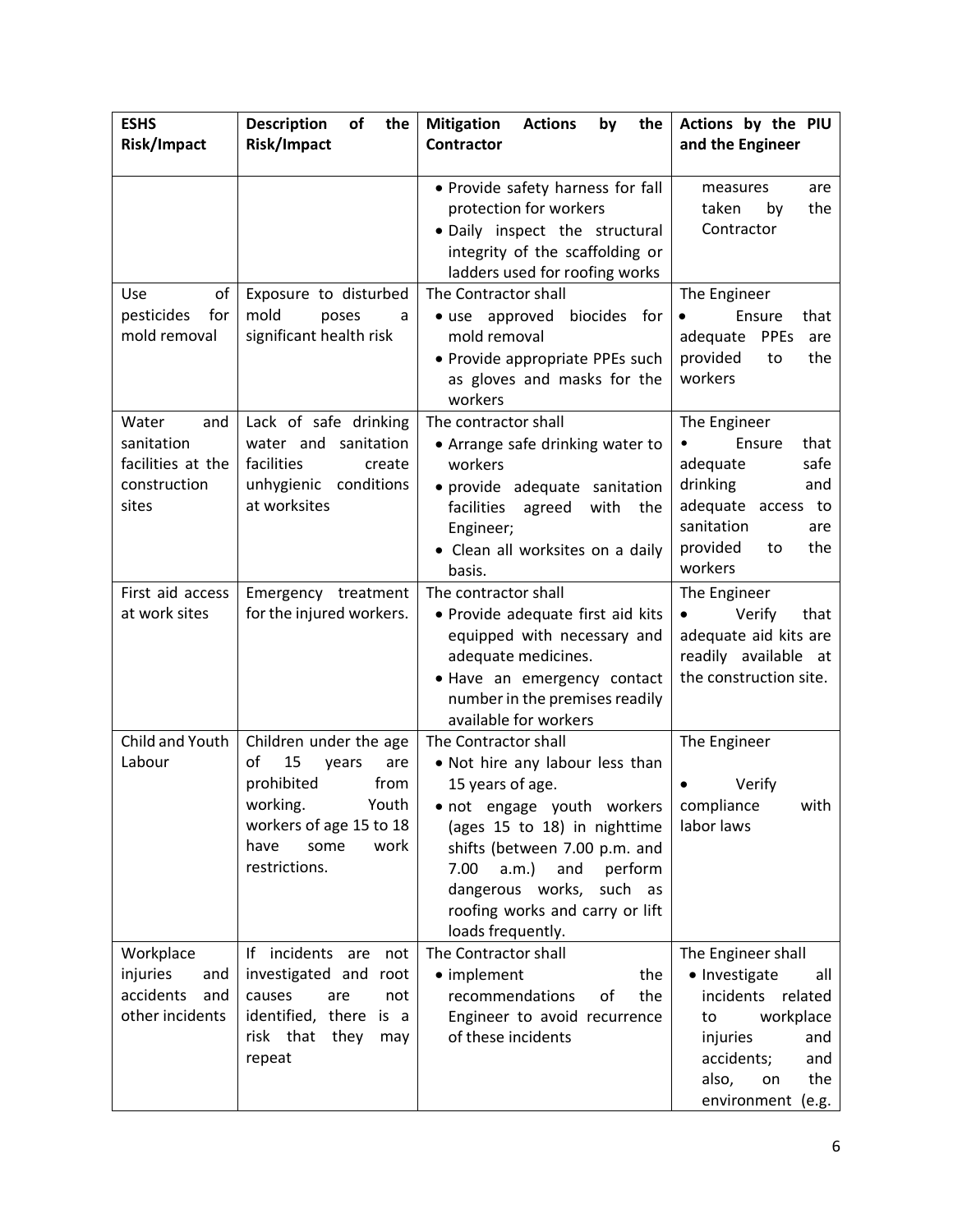| <b>ESHS</b><br>Risk/Impact | <b>Description</b><br>Risk/Impact | of | the | <b>Mitigation</b><br><b>Contractor</b> | <b>Actions</b> | by | the | Actions by the PIU<br>and the Engineer                                                                                            |
|----------------------------|-----------------------------------|----|-----|----------------------------------------|----------------|----|-----|-----------------------------------------------------------------------------------------------------------------------------------|
|                            |                                   |    |     |                                        |                |    |     | oil spills, pollution<br>events), and social<br>(e.g. gender-based<br>violence, the non-<br>function of GRM,<br>etc.), incidents. |

# ESMP Task 4: Debris and Other Waste Management

| <b>ESHS</b><br>Risk/Impact                                               | <b>Description</b><br>of<br>the<br>Risk/Impact                                                                                      | <b>Mitigation</b><br>by the<br><b>Actions</b><br><b>Contractor</b>                                                                                                                                                                                                                                                                                                            | Actions by the PIU and<br>the Engineer                                                                                                                                                            |
|--------------------------------------------------------------------------|-------------------------------------------------------------------------------------------------------------------------------------|-------------------------------------------------------------------------------------------------------------------------------------------------------------------------------------------------------------------------------------------------------------------------------------------------------------------------------------------------------------------------------|---------------------------------------------------------------------------------------------------------------------------------------------------------------------------------------------------|
| <b>Debris</b><br>from<br>demolition<br>works                             | Pollution<br>from<br>the<br>improper<br>management<br>of debris construction<br>sites.                                              | The Contractor shall<br>• Transport all debris from the<br>construction<br>sites<br>and<br>transport them to the site<br>approved by the Engineer<br>regularly<br>• Clear all debris and unused<br>material within three days<br>after completion of work at<br>each home                                                                                                     | Engineer<br>The<br>shall<br>provide the approved<br>debris disposal areas<br>and any staging areas<br>for temporary disposal<br>of debris.                                                        |
| Solid<br>waste<br>from the work<br>sites                                 | Pollution<br>from<br>the<br>improper<br>management<br>of solid<br>wastes<br>and<br>excess materials from<br>the construction sites. | The Contractor shall<br>• Segregate<br>and<br>reuse<br>or<br>recycle<br>the<br>wastes,<br>wherever practical<br>• provide sufficient waste bins<br>at the worksite for the<br>of<br>collection<br>waste<br>the<br>from<br>generated<br>worksites.<br>• Carry these wastes in the<br>covered trucks for the safe<br>disposal at the government's<br>operated landfill facility | The Engineer shall<br>$\bullet$ Create<br>awareness<br>to the Contractor<br>on the reduction of<br>generation of waste<br>using<br>the<br>by<br>principles<br>of<br>reduce, recycle and<br>reuse. |
| Hazardous<br>waste such as<br>paints<br>and<br>mold affected<br>fixtures | Health<br>hazards<br>and<br>environmental impacts<br>due to improper waste<br>management practices                                  | The Contractor shall<br>• Collect the hazardous waste<br>separately, hand over to the<br>government's<br>waste<br>management facility.                                                                                                                                                                                                                                        |                                                                                                                                                                                                   |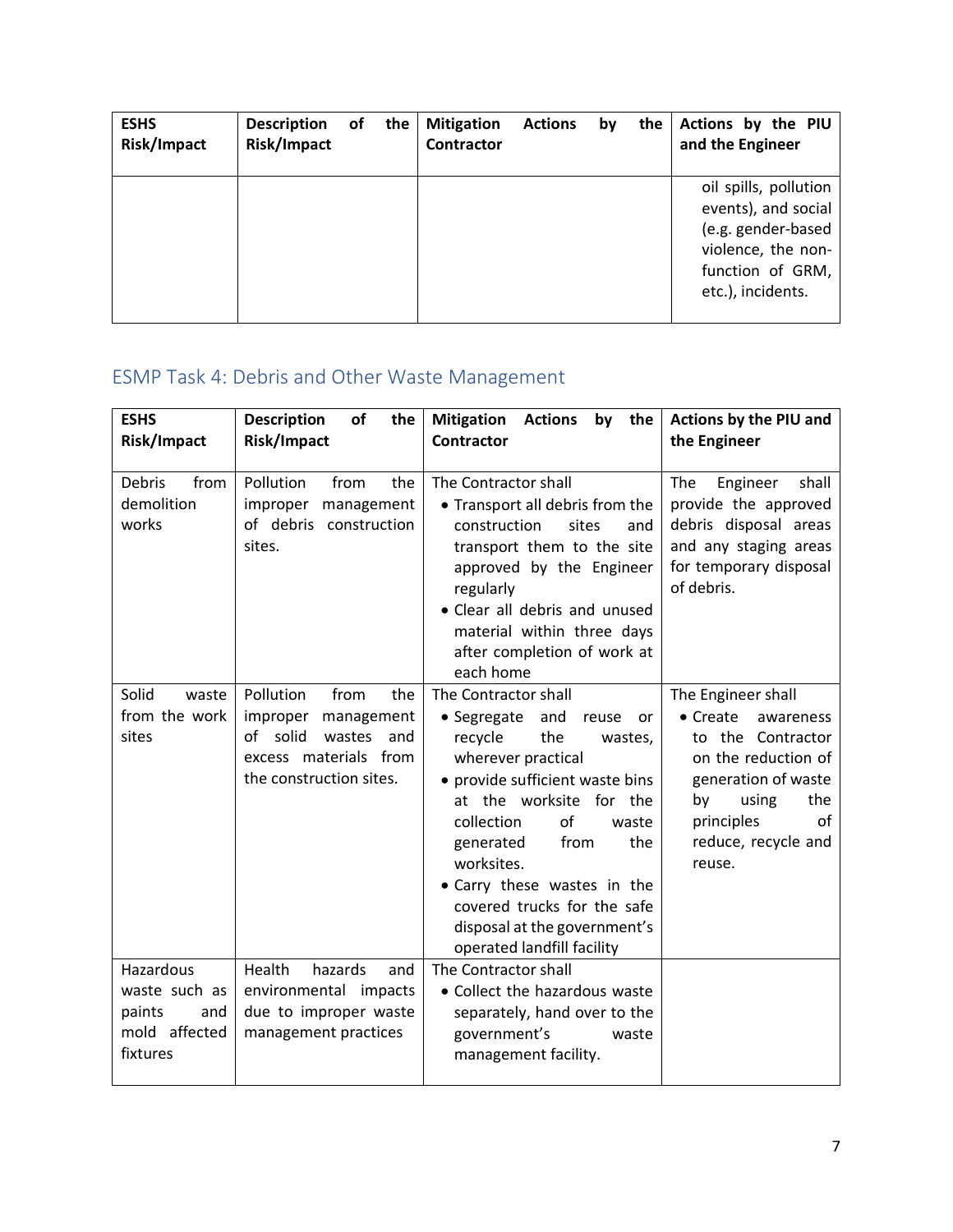| <b>ESHS</b><br>Risk/Impact                                | <b>Description</b><br>of<br>the<br>Risk/Impact                                                                                       | <b>Mitigation</b><br><b>Actions</b><br>the<br>by<br><b>Contractor</b>                                                                                                                                                           | <b>Actions by the Engineer</b>                                                                                     |
|-----------------------------------------------------------|--------------------------------------------------------------------------------------------------------------------------------------|---------------------------------------------------------------------------------------------------------------------------------------------------------------------------------------------------------------------------------|--------------------------------------------------------------------------------------------------------------------|
| Drainage from<br>the<br>construction<br>sites             | Drainage<br>from<br>the<br>construction sites and<br>material storage sites<br>(sand and aggregates)<br>may contain sediment<br>load | The Contractor shall<br>• Cover<br>all<br>stockpiles<br>containing loose materials<br>such as sand and aggregates<br>with<br>plastic<br>covers<br>to<br>protect them from rain                                                  | The<br>Engineer<br>shall<br>supervise<br>adequate<br>covering of the loose<br>materials at the work<br>sites.      |
| of<br>Stagnation<br>water                                 | Health hazards due to<br>mosquito breeding                                                                                           | The Contractor shall<br>• Not allow ponding of water<br>near the construction sites.<br>• Discard all the<br>storage<br>containers that are capable<br>of storing water, after use or<br>store them in an inverted<br>position. | The<br>shall<br>Contractor<br>ensure no stagnation of<br>water at the work sites.                                  |
| <b>Discharges</b><br>from<br>the<br>construction<br>sites | Wastewater discharges<br>if not contained will<br>the<br>pollute<br>natural<br>environment                                           | The Contractor shall<br>• Direct all wastewater from<br>the construction activities to<br>the<br>municipal<br>sewerage<br>system                                                                                                | The<br>Contractor<br>shall<br>ensure all wastewater is<br>the<br>directed<br>to<br>municipal<br>sewerage<br>system |

# ESMP Task 5: Drainage and Soil Erosion Management

# ESMP Task 6: Noise and Vibration Management

| <b>ESHS</b><br>Risk/Impact | <b>Description</b><br>οf<br>the<br>Risk/Impact                                  | <b>Mitigation</b><br><b>Actions</b><br>the<br>by<br><b>Contractor</b>                                                                                                                                                                                         | Actions by the PIU and<br>the Engineer                                                                                                           |
|----------------------------|---------------------------------------------------------------------------------|---------------------------------------------------------------------------------------------------------------------------------------------------------------------------------------------------------------------------------------------------------------|--------------------------------------------------------------------------------------------------------------------------------------------------|
| Construction<br>activity   | vibration<br><b>Noise</b><br>and<br>may have an impact on<br>nearby communities | The Contractor shall<br>undertaking<br>$\bullet$ Avoid<br>the<br>activities,<br>noisiest<br>where<br>possible, when working at<br>night near the residential<br>areas.<br>• Limit high noise generating<br>activities during normal day<br>time working hours | The<br>Engineer<br>shall<br>approve the night time<br>construction activities<br>if they do not become<br>any nuisance to nearby<br>communities. |
| Construction<br>machinery  | vibration<br><b>Noise</b><br>and<br>may have an impact on<br>nearby communities | The Contractor shall<br>• Appropriately site all noise<br>generating activities to avoid<br>noise pollution<br>to<br>local<br>residents                                                                                                                       | shall<br>The<br>Engineer<br>that<br>all<br>ensure<br>equipment<br>used<br>in.<br>construction<br>are<br>in.<br>good working order.               |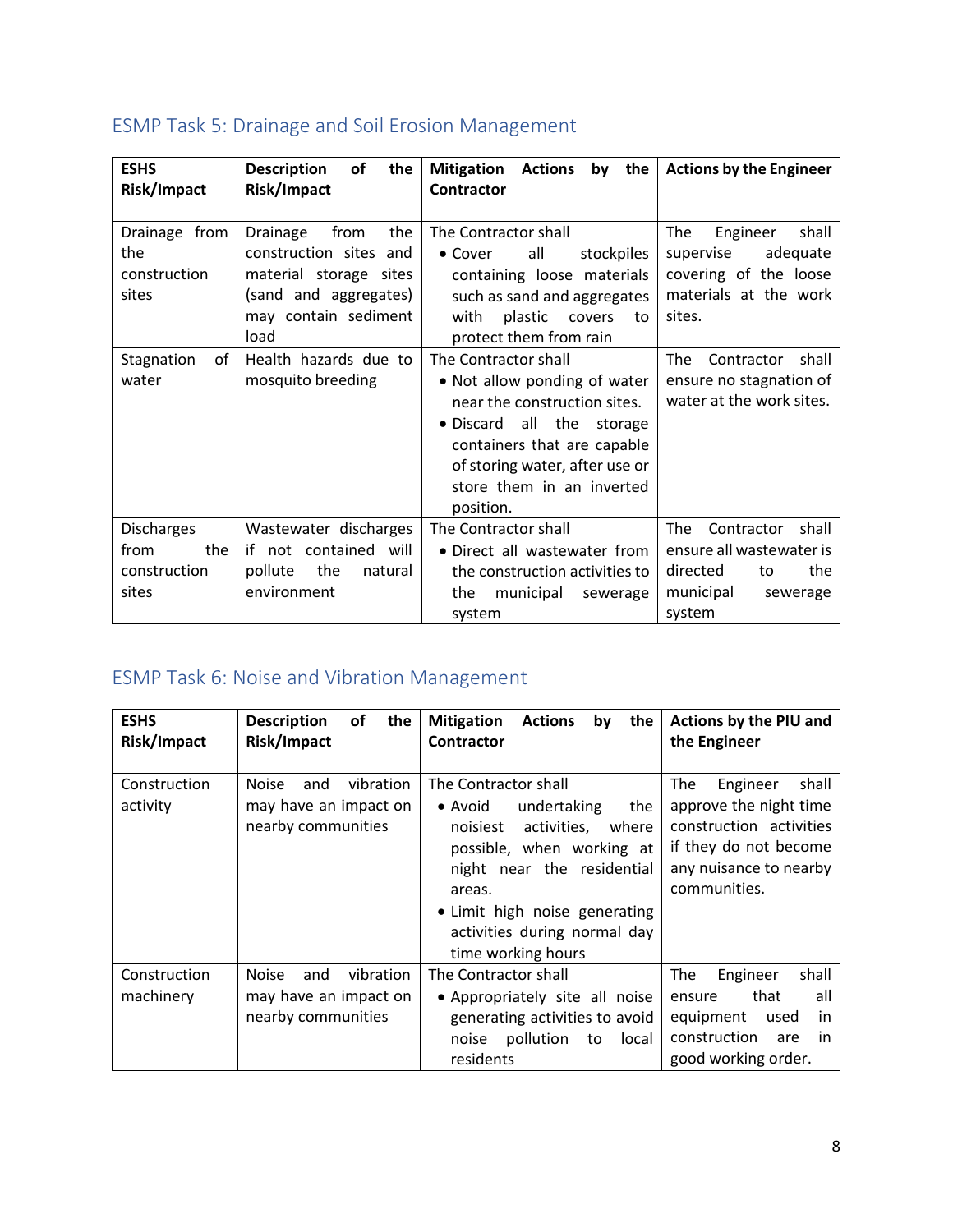|                                   |                                                                            | · Maintain all equipment in<br>order to keep it in good<br>working order.<br>• Avoid the unnecessary use of<br>alarms, horns and sirens.                                                                                                        |                                                                                                                    |
|-----------------------------------|----------------------------------------------------------------------------|-------------------------------------------------------------------------------------------------------------------------------------------------------------------------------------------------------------------------------------------------|--------------------------------------------------------------------------------------------------------------------|
| Construction<br>vehicular traffic | Noise quality<br>will<br>be<br>deteriorated due<br>to<br>vehicular traffic | The Contractor shall<br>• Maintain all vehicles<br>in.<br>acceptable<br>working<br>conditions.<br>• Organize the loading<br>and<br>unloading of trucks, and<br>handling<br>operations<br>to<br>minimize construction noise<br>on the work site. | shall<br>The<br>Engineer<br>contractor's<br>ensure<br>compliance<br>with<br>vehicle<br>conditions<br>requirements. |

# ESMP Task 7: Dust and Emissions Management

| <b>ESHS</b>                          | of the<br><b>Description</b>                                                                                                                                              | <b>Mitigation Actions by the Contractor</b>                                                                                                                                                                                                                                                                                                                                                                                                                                                                                                                                       | Actions by the PIU                                                                                                                      |
|--------------------------------------|---------------------------------------------------------------------------------------------------------------------------------------------------------------------------|-----------------------------------------------------------------------------------------------------------------------------------------------------------------------------------------------------------------------------------------------------------------------------------------------------------------------------------------------------------------------------------------------------------------------------------------------------------------------------------------------------------------------------------------------------------------------------------|-----------------------------------------------------------------------------------------------------------------------------------------|
| Risk/Impact                          | Risk/Impact                                                                                                                                                               |                                                                                                                                                                                                                                                                                                                                                                                                                                                                                                                                                                                   | and the Engineer                                                                                                                        |
| Construction<br>activities           | Dust generation from<br>construction<br>sites,<br>stockpiles<br>material<br>and access roads are a<br>the<br>nuisance<br>in.<br>environment and can<br>be a health hazard | The Contractor shall<br>• Control the dust emissions from<br>the construction sites and access<br>roads through water sprinkling as<br>and when required. Increase the<br>watering frequency during periods<br>of high risk (e.g. high winds).<br>• Cover the loose materials such as<br>to avoid their being wind-drifted.<br>• Restore disturbed areas as soon as<br>practicable by compaction.<br>· Establish adequate locations for<br>storage, mixing and loading of<br>construction materials, in a way<br>that dust dispersion is prevented<br>because of such operations. | The Engineer shall<br>ensure contractor's<br>compliance<br>dust<br>pollution<br>prevention<br>measures                                  |
| Construction<br>machinery            | Air quality can<br>be<br>adversely affected by<br>emissions<br>from<br>machinery<br>and<br>combustion of fuels.                                                           | The Contractor shall<br>• Maintain<br>al<br>machinery<br>in<br>acceptable working conditions<br>. Not use machinery that causes<br>pollution (e.g.<br>visible<br>excess<br>smoke).                                                                                                                                                                                                                                                                                                                                                                                                | The Engineer shall<br>allow<br>not<br>continuing to use<br>the machinery that<br>visible<br>causes<br>pollution such as<br>black smoke. |
| Construction<br>vehicular<br>traffic | Air quality can<br>be<br>adversely affected by<br>vehicle<br>exhaust                                                                                                      | The Contractor shall<br>• Maintain all vehicles in acceptable<br>working conditions                                                                                                                                                                                                                                                                                                                                                                                                                                                                                               | The Engineer shall<br>that<br>all<br>ensure<br>equipment used in<br>construction are in                                                 |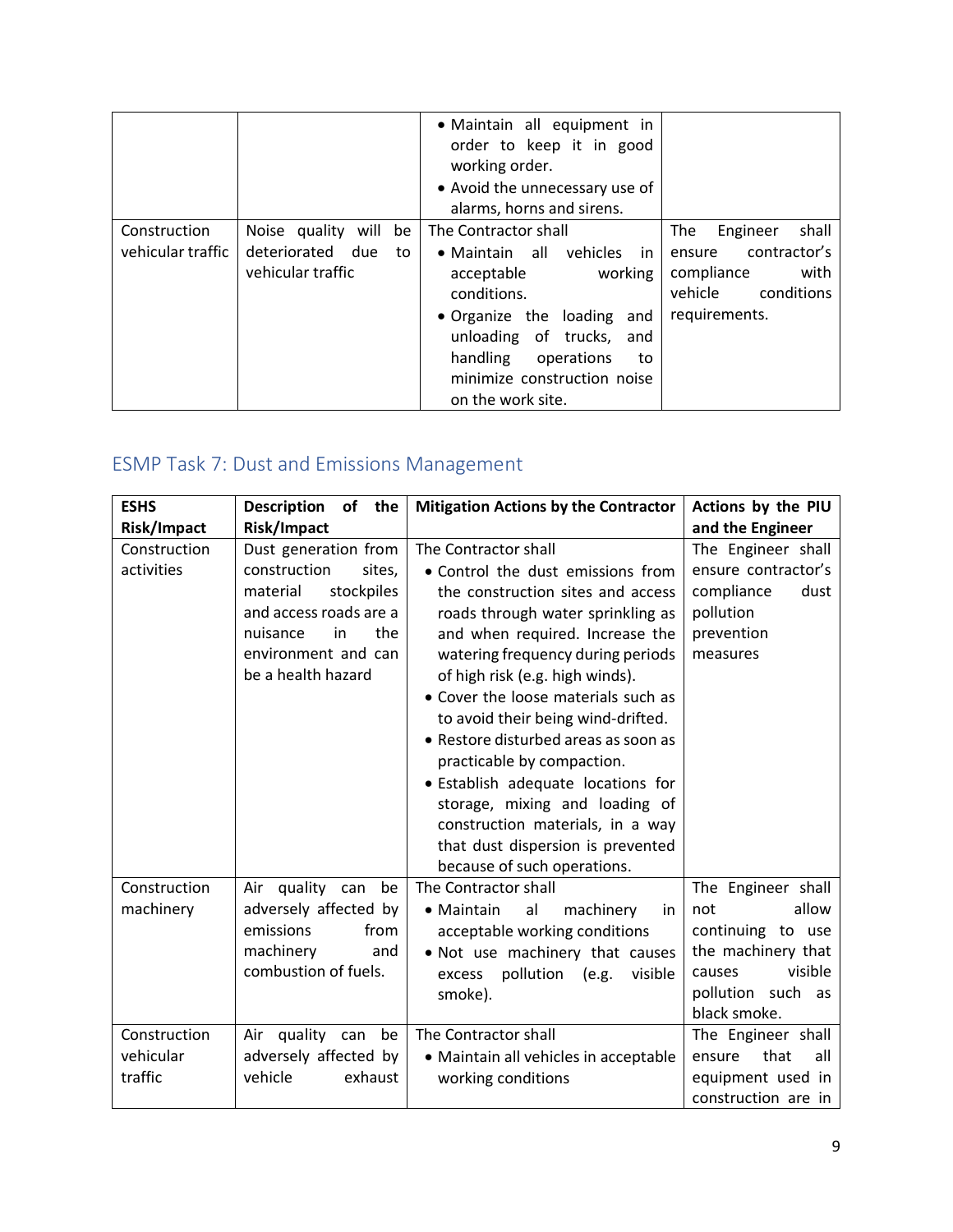| <b>ESHS</b><br>Risk/Impact | Risk/Impact                       |     | Description of the   Mitigation Actions by the Contractor   Actions by the PIU | and the Engineer |         |
|----------------------------|-----------------------------------|-----|--------------------------------------------------------------------------------|------------------|---------|
|                            | emissions<br>combustion of fuels. | and |                                                                                | good<br>order.   | working |

# ESMP Task 8: Traffic and Road Safety Management

| <b>ESHS</b><br><b>Risk/Impact</b>                                | <b>Description</b><br>of<br>the<br>Risk/Impact                                                                                                                                        | <b>Mitigation</b><br>by the<br><b>Actions</b><br>Contractor                                                                                                                                                                                                                                                                                                                                                                                                 | Actions by the PIU and<br>the Engineer                                                                                                                  |
|------------------------------------------------------------------|---------------------------------------------------------------------------------------------------------------------------------------------------------------------------------------|-------------------------------------------------------------------------------------------------------------------------------------------------------------------------------------------------------------------------------------------------------------------------------------------------------------------------------------------------------------------------------------------------------------------------------------------------------------|---------------------------------------------------------------------------------------------------------------------------------------------------------|
| Construction<br>vehicular traffic                                | Increased traffic use of<br>the<br>road<br>by<br>vehicles<br>construction<br>affect<br>will<br>the<br>movement of normal<br>road traffics and the<br>safety of the<br>road-<br>users. | The Contractor shall<br>• Avoid<br>when<br>possible<br>congested areas and peak<br>rush hours for transport of<br>material.<br>• submit the proposed routes<br>for material transport and<br>timings of transport for<br>Engineer's approval.<br>· Employ experienced drivers<br>and regularly inspect vehicle<br>safety.<br>· Make sure all drivers will<br>comply with the traffic codes<br>concerning the maximum<br>speed limit, driving hours,<br>etc. | Engineer<br>shall<br>The<br>approve the routes and<br>timings of the trucks to<br>used<br>the<br>by<br>be<br>for<br>Contractor<br>transport of material |
| Placement<br>of l<br>equipment and<br>material on the<br>streets | Temporary storage of<br>materials on the streets<br>parking<br>of<br>and<br>equipment and vehicles<br>may block the roads                                                             | The Contractor shall<br>• Not obstruct the local roads<br>for the local traffic and shall<br>open at least one lane<br>traffic<br>signs<br>$\bullet$ Place<br>and<br>flagmen at required places to<br>control the traffic.                                                                                                                                                                                                                                  | The Contractor shall<br>instruct the Contractor<br>on the locations where<br>traffic<br>signs<br>and<br>flagmen<br>are<br>to<br>be<br>placed.           |

# ESMP Task 9: Hazardous Material Management

| <b>ESHS</b>   | the I<br><b>Description</b><br>οf | <b>Mitigation Actions</b><br>the<br>by   | Actions by the PIU and   |
|---------------|-----------------------------------|------------------------------------------|--------------------------|
| Risk/Impact   | Risk/Impact                       | <b>Contractor</b>                        | the Engineer             |
| Use of paints | Improper storage and              | The Contractor shall                     | shall<br>Engineer<br>The |
| and fuels     | handling of paints and            | • store all hazardous materials   ensure | the<br>proper            |
|               | fuels and potential spills        | inside the<br>appropriately              | storage and handling     |
|               | from these fuels may              | avoid<br>direct  <br>to<br>houses        | of pains and fuels.      |
|               | harm the environment              | exposure to rain, wind and               |                          |
|               | health<br>οf<br>or                | sunlight;                                |                          |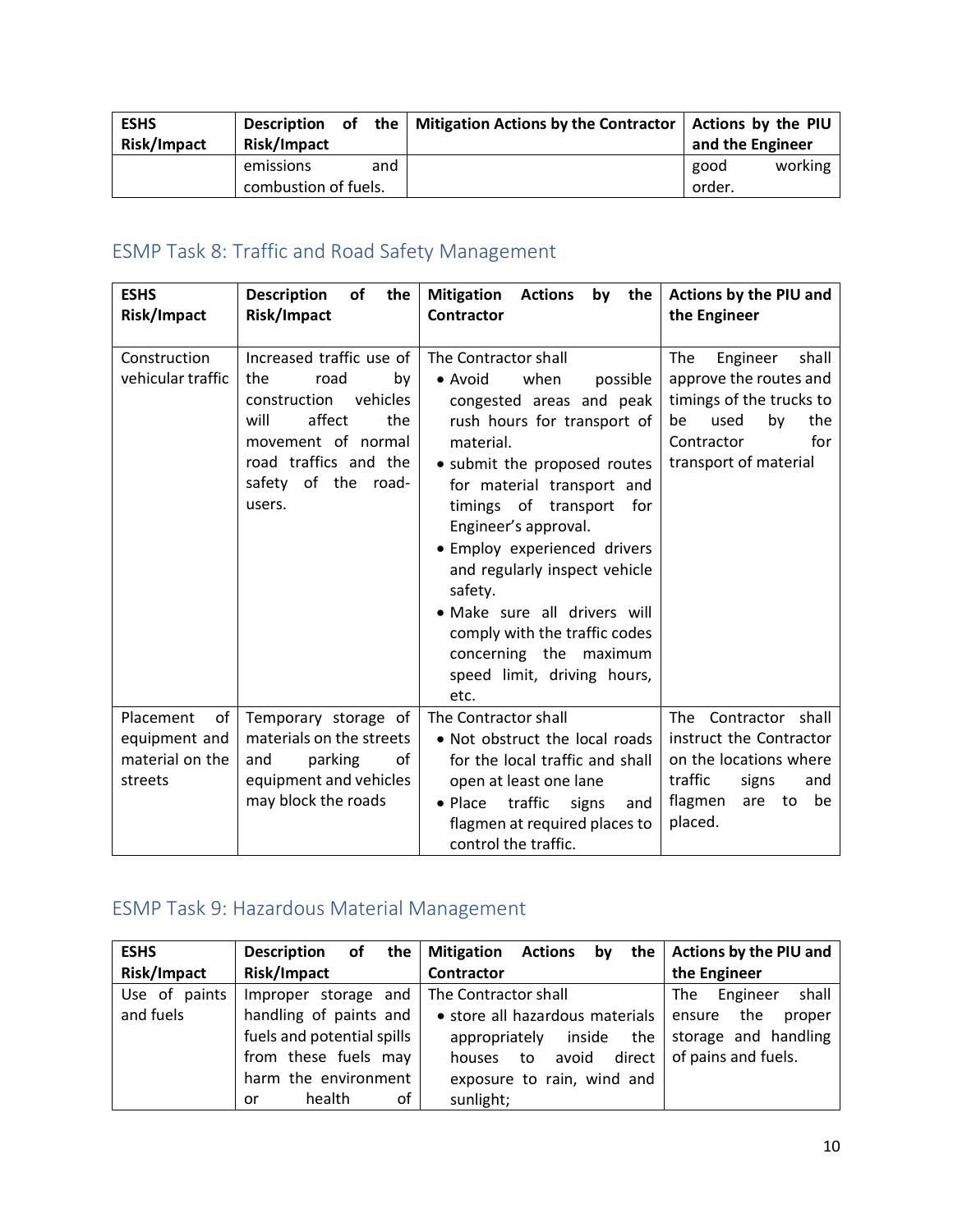| <b>ESHS</b><br>Risk/Impact | of the<br><b>Description</b><br>Risk/Impact |         | <b>Mitigation</b><br><b>Contractor</b> | <b>Actions</b>                                                                                 | by            | the   Actions by the PIU and<br>the Engineer |
|----------------------------|---------------------------------------------|---------|----------------------------------------|------------------------------------------------------------------------------------------------|---------------|----------------------------------------------|
|                            | construction<br>and homeowners.             | workers | $\bullet$ Take                         | all<br>measures when handling and<br>storing fuels and paints to<br>prevent accidental spills. | precautionary |                                              |

## Monitoring Plan

The PIU and the Engineer shall regularly carry out the monitoring of environmental parameters described in the following monitoring plan and document the results in the monitoring reports.

|                   |                                                                                                                                                                                                      | <b>Means of Monitoring</b>                                                                                                                                                                                                    | Compliance<br>indicator/                                                                                                                                                                                                                                                                                                                                          | <b>Frequency</b>                         |
|-------------------|------------------------------------------------------------------------------------------------------------------------------------------------------------------------------------------------------|-------------------------------------------------------------------------------------------------------------------------------------------------------------------------------------------------------------------------------|-------------------------------------------------------------------------------------------------------------------------------------------------------------------------------------------------------------------------------------------------------------------------------------------------------------------------------------------------------------------|------------------------------------------|
|                   | Parameter/                                                                                                                                                                                           |                                                                                                                                                                                                                               | threshold limits                                                                                                                                                                                                                                                                                                                                                  |                                          |
|                   | <b>Activity</b>                                                                                                                                                                                      |                                                                                                                                                                                                                               |                                                                                                                                                                                                                                                                                                                                                                   |                                          |
| $\mathbf{1}$      | Controls<br>for                                                                                                                                                                                      | Visual<br>inspection<br>to                                                                                                                                                                                                    | of<br>Control<br>Implementation                                                                                                                                                                                                                                                                                                                                   | Monthly                                  |
|                   | workplace hazards                                                                                                                                                                                    | controls<br>for<br>ensure<br>workplace hazards are in                                                                                                                                                                         | Measures specified in the Job<br><b>Hazard Analysis Reports</b>                                                                                                                                                                                                                                                                                                   |                                          |
|                   |                                                                                                                                                                                                      | place                                                                                                                                                                                                                         |                                                                                                                                                                                                                                                                                                                                                                   |                                          |
| $\overline{2}$    | Workers<br>are                                                                                                                                                                                       | Inspection of training                                                                                                                                                                                                        | 100 percent of workers are to be                                                                                                                                                                                                                                                                                                                                  | Monthly                                  |
|                   | <b>ESHS</b><br>trained<br>on                                                                                                                                                                         | records and interviews                                                                                                                                                                                                        | trained                                                                                                                                                                                                                                                                                                                                                           |                                          |
|                   | Risks and Code of                                                                                                                                                                                    | with the workers                                                                                                                                                                                                              |                                                                                                                                                                                                                                                                                                                                                                   |                                          |
|                   | Conduct                                                                                                                                                                                              |                                                                                                                                                                                                                               |                                                                                                                                                                                                                                                                                                                                                                   |                                          |
| 3                 | Use of PPE by staff                                                                                                                                                                                  | Visual inspection on use                                                                                                                                                                                                      | 100 percent use of PPE                                                                                                                                                                                                                                                                                                                                            | Monthly                                  |
|                   |                                                                                                                                                                                                      | of relevant PPEs                                                                                                                                                                                                              |                                                                                                                                                                                                                                                                                                                                                                   |                                          |
| $\overline{4}$    | Water<br>and                                                                                                                                                                                         | Visual inspection and                                                                                                                                                                                                         | Availability of safe drinking                                                                                                                                                                                                                                                                                                                                     | Monthly                                  |
|                   |                                                                                                                                                                                                      |                                                                                                                                                                                                                               |                                                                                                                                                                                                                                                                                                                                                                   |                                          |
|                   |                                                                                                                                                                                                      |                                                                                                                                                                                                                               |                                                                                                                                                                                                                                                                                                                                                                   |                                          |
|                   |                                                                                                                                                                                                      |                                                                                                                                                                                                                               |                                                                                                                                                                                                                                                                                                                                                                   |                                          |
|                   |                                                                                                                                                                                                      |                                                                                                                                                                                                                               |                                                                                                                                                                                                                                                                                                                                                                   |                                          |
|                   | workers' residences                                                                                                                                                                                  |                                                                                                                                                                                                                               |                                                                                                                                                                                                                                                                                                                                                                   |                                          |
| 6                 | <b>Cleanliness</b><br>at                                                                                                                                                                             | Visual inspection                                                                                                                                                                                                             | Worksites shall be clean without                                                                                                                                                                                                                                                                                                                                  | Monthly                                  |
|                   | worksites                                                                                                                                                                                            |                                                                                                                                                                                                                               | rubbish                                                                                                                                                                                                                                                                                                                                                           |                                          |
| $\overline{7}$    | <b>Kits</b><br>First Aid<br>at                                                                                                                                                                       | Visual inspection<br>and                                                                                                                                                                                                      | worksites<br>and<br>worker's<br>All                                                                                                                                                                                                                                                                                                                               | Monthly                                  |
|                   | worksites                                                                                                                                                                                            | interviews                                                                                                                                                                                                                    | residences shall have adequate                                                                                                                                                                                                                                                                                                                                    |                                          |
|                   |                                                                                                                                                                                                      |                                                                                                                                                                                                                               |                                                                                                                                                                                                                                                                                                                                                                   |                                          |
|                   |                                                                                                                                                                                                      |                                                                                                                                                                                                                               |                                                                                                                                                                                                                                                                                                                                                                   |                                          |
|                   |                                                                                                                                                                                                      |                                                                                                                                                                                                                               |                                                                                                                                                                                                                                                                                                                                                                   |                                          |
|                   |                                                                                                                                                                                                      |                                                                                                                                                                                                                               |                                                                                                                                                                                                                                                                                                                                                                   |                                          |
|                   |                                                                                                                                                                                                      |                                                                                                                                                                                                                               |                                                                                                                                                                                                                                                                                                                                                                   |                                          |
|                   |                                                                                                                                                                                                      |                                                                                                                                                                                                                               |                                                                                                                                                                                                                                                                                                                                                                   |                                          |
|                   |                                                                                                                                                                                                      |                                                                                                                                                                                                                               |                                                                                                                                                                                                                                                                                                                                                                   |                                          |
|                   |                                                                                                                                                                                                      |                                                                                                                                                                                                                               |                                                                                                                                                                                                                                                                                                                                                                   |                                          |
| 5<br>8<br>9<br>10 | sanitation facilities<br>at worksites<br>Water<br>and<br>sanitation<br>and<br>cooking facilities at<br>Grievances<br>from<br>labour<br>and<br><b>Dust</b><br>air<br>pollution<br>Noise and vibration | interviews<br>Visual inspection and<br>interviews<br>Records of grievances<br>registered and resolved.<br>Visual<br>inspection<br>of<br>equipment/vehicle<br>exhausts<br>inspection<br>of<br>Visual<br>noise control measures | water and sanitation facilities<br>Availability of safe<br>drinking<br>water and sanitation facilities,<br>and adequate kitchen supplies<br>first aid kits<br>All grievances shall be addressed<br>All equipment and vehicles shall<br>be<br>acceptable<br>working<br>conditions<br>Controls measures shall be in<br>place for high noise generating<br>equipment | Monthly<br>Monthly<br>Monthly<br>Monthly |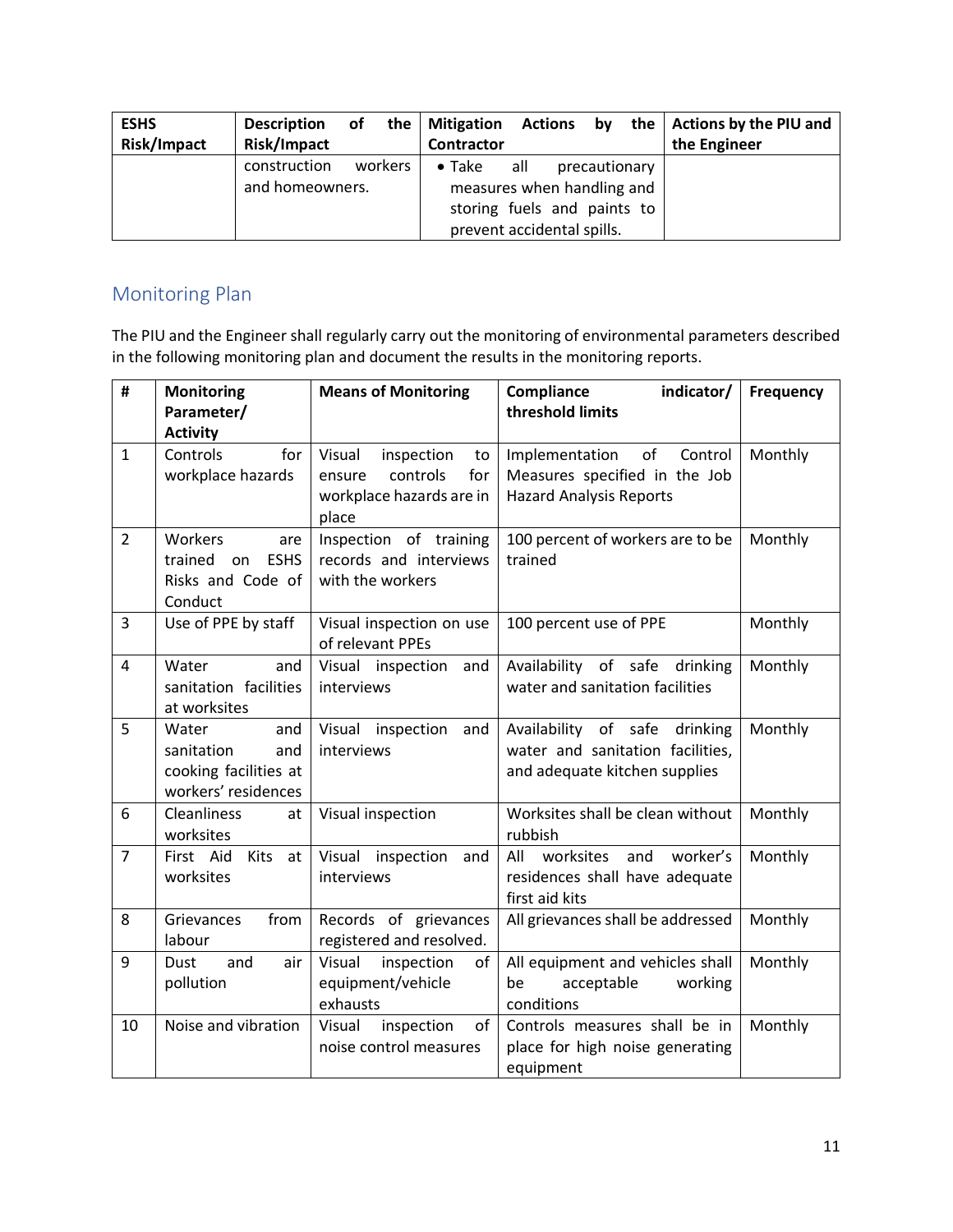| #  | <b>Monitoring</b><br>Parameter/                           | <b>Means of Monitoring</b>                                              | indicator/<br>Compliance<br>threshold limits                                          | <b>Frequency</b>                   |
|----|-----------------------------------------------------------|-------------------------------------------------------------------------|---------------------------------------------------------------------------------------|------------------------------------|
| 11 | <b>Activity</b><br>Drainage<br>and                        | of<br>Visual<br>inspection                                              | All wastewater shall be directed                                                      | Monthly                            |
|    | Wastewater<br><b>Discharges</b>                           | wastewater discharges                                                   | the<br>municipal<br>sewerage<br>to<br>facility                                        |                                    |
| 12 | Waste<br>Management                                       | Visual inspection on the<br>presence of debris and<br>waste at the site | Facilities are clean, and waste<br>collection and disposal facilities<br>are in place | Monthly                            |
| 13 | <b>Traffic Safety</b>                                     | inspection<br>for<br>Visual<br>traffic management                       | The smooth flowing of traffic at<br>the worksite                                      | Monthly                            |
| 14 | Hydrocarbon<br>and<br>chemical<br>storage<br>and handling | of<br>Visual<br>Inspection<br>storage facilities                        | No leakages from the containers<br>in the storage.                                    | Monthly                            |
| 15 | of<br>Restoration<br><b>Work Sites</b>                    | Visual Inspection                                                       | The facilities are clean with no<br>waste at the works sites                          | After<br>completion<br>of the work |

# Reporting Requirements

The PIU and the Construction Supervision Consultant shall submit regular ESHS monitoring reports on the status of compliance with the mitigation measures in the ESMP and the results of the monthly monitoring program. Proposed contents of the monitoring report are given in the following table. Besides, the PIU shall also submit reports on any incidents within 24 hours of the incident, and a detailed investigation report within ten days of the incident to the World Bank.

| #              | <b>Title</b><br>of<br>the        | <b>Contents of the Report</b>                                                                                                                                                                                                                                                                                                                                                                                                 | The<br>frequency                                                                                                                     | Report to be                   |
|----------------|----------------------------------|-------------------------------------------------------------------------------------------------------------------------------------------------------------------------------------------------------------------------------------------------------------------------------------------------------------------------------------------------------------------------------------------------------------------------------|--------------------------------------------------------------------------------------------------------------------------------------|--------------------------------|
|                | Report                           |                                                                                                                                                                                                                                                                                                                                                                                                                               | οf<br>Report                                                                                                                         | prepared by                    |
|                |                                  |                                                                                                                                                                                                                                                                                                                                                                                                                               | Preparation                                                                                                                          |                                |
| 1.             | <b>ESHS</b> Monitoring<br>Report | Compliance status of the Project<br>with the environmental and social<br>mitigation and monitoring measures.<br>Besides, the report also covers:<br>environmental incidents;<br>health and safety incidents,<br>٠<br>health<br>and<br>safety<br>٠<br>supervision:<br>Usage of PPEs by workers<br>$\bullet$<br>Training<br>conducted<br>and<br>$\bullet$<br>workers participated<br>Workers grievances<br>Community grievances | Quarterly (or as<br>the<br>per<br>conditions<br>οf<br>the<br>contract<br>between the PIU<br>the<br>and<br>Supervision<br>Consultant) | PIU<br>the<br>and<br>Engineer  |
| $\overline{2}$ | Incident Reports                 | Incident investigation reports for all<br>major incidents covering details of<br>the incident, root cause analysis, and                                                                                                                                                                                                                                                                                                       | Initial<br>investigation<br>report within 24<br>hours                                                                                | PIU.<br>the<br>and<br>Engineer |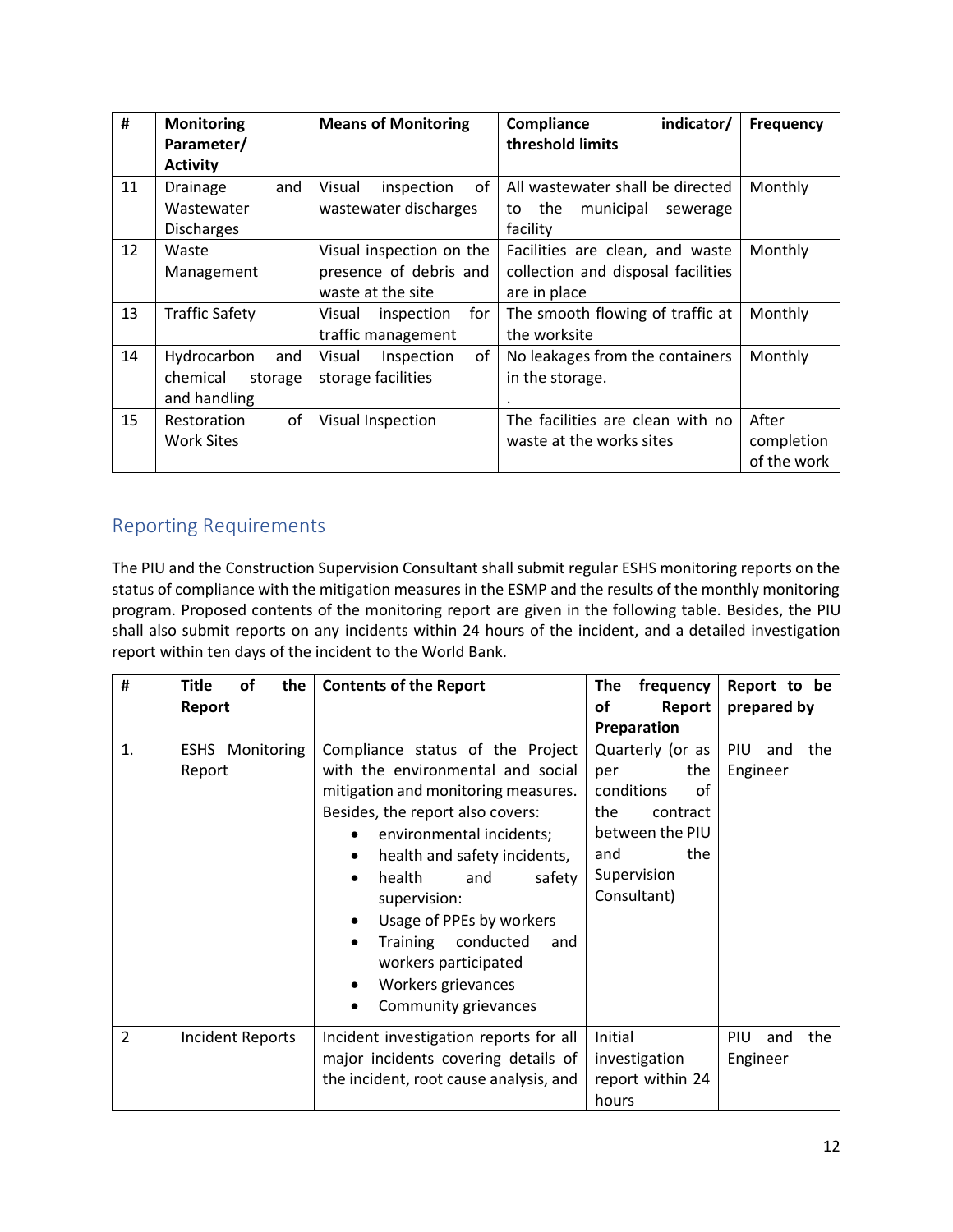| # | <b>Title</b> | оf | the | <b>Contents of the Report</b>       | <b>The</b> | frequency     | Report to be |
|---|--------------|----|-----|-------------------------------------|------------|---------------|--------------|
|   | Report       |    |     |                                     | <b>of</b>  | <b>Report</b> | prepared by  |
|   |              |    |     |                                     |            | Preparation   |              |
|   |              |    |     | actions taken to address the future | Detailed   |               |              |
|   |              |    |     | recurrence of tits event.           |            | Investigation |              |
|   |              |    |     |                                     | Report     | within        |              |
|   |              |    |     |                                     | ten days   |               |              |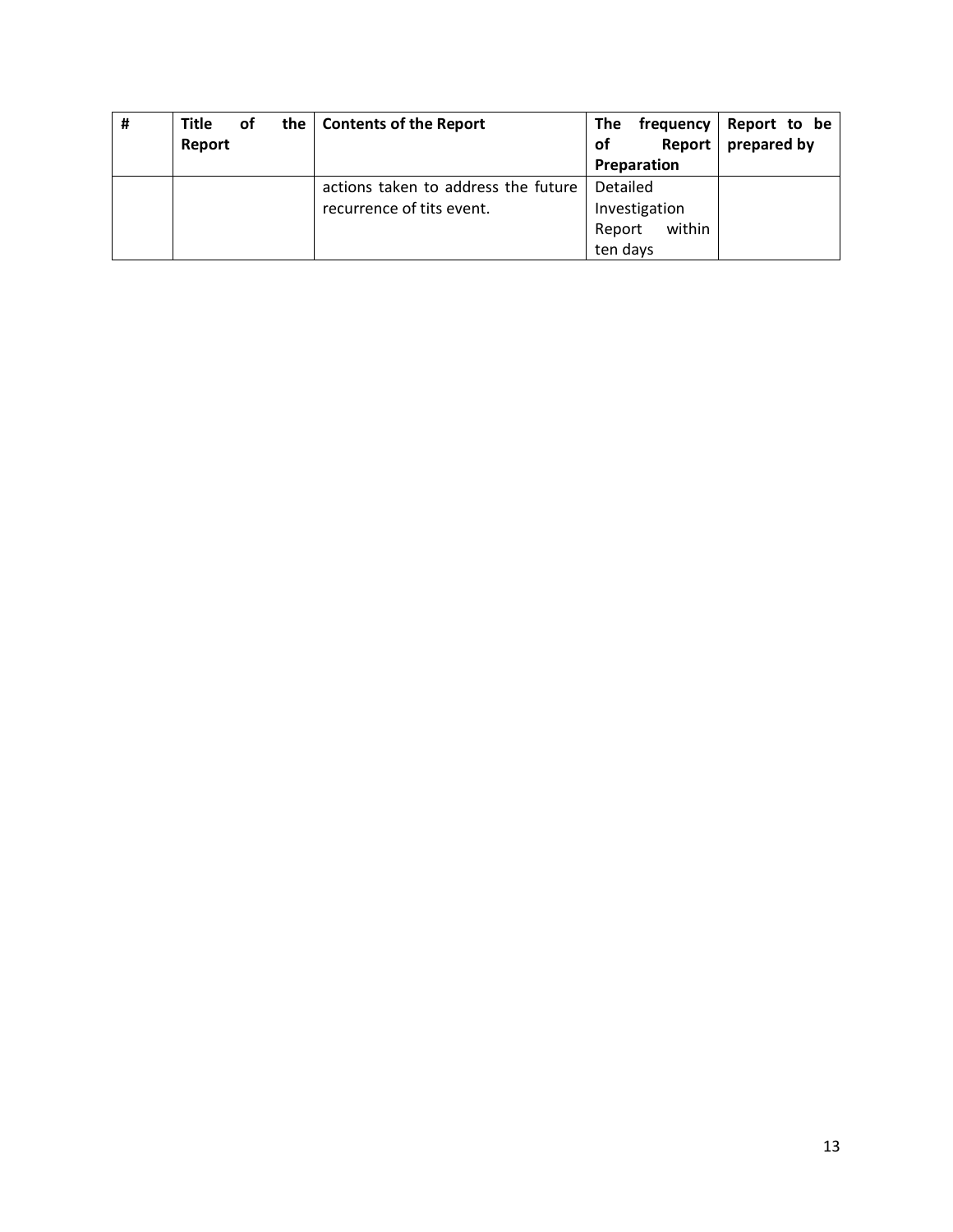# ANNEXES

## Annex 1: Standard ESHS Specifications for the Contract 1

The Contractor and its subcontractors shall always comply with the following specification on Environmental, Social, Health and Safety (ESHS) aspects; and the existing labour regulations in Sint Maarten.

### Pre-Construction Preparedness

Prior to starting of any construction activity, the Contractor shall carry out the following actions:

- Designate a senior site supervisor as ESHS Focal Point for taking responsibility of implementing actions in the ESMP and communicating with the Engineer on ESHS matters.
- Obtain necessary permits for the disposal of debris and other solid waste including hazardous waste at the government operated landfill sites; and sourcing of water for construction purposes
- Purchase the sand and aggregates from the government approved or licensed operators. Submit the details of the operators to the Engineer for approval
- Use biocides approved by USEPA or WHO or any other relevant organization for the mold removal. Submit details of biocides to the Engineer for approval
- Co-sign PIU/Homeowner agreement which outlines roles and responsibilities including the use of their premises, construction schedule, working hours and grievance mechanism
- Explain to its employees the expectations regarding their interactions with the community and explain how the grievance procedure works and their role in the Grievance Redress Mechanism (GRM) process.
- Repair any damages to the homeowners' property (e.g. compound wall) into original conditions.

### Home Owners and Community Health and Safety Management

The Contractor shall implement for the following actions for the protection of health and safety of the homeowners and surrounding communities:

- Only start work if the house is vacant
- Provide personal protective equipment such as hard hats and safety shoes to homeowners if they are visiting the construction site for supervision
- Establish a perimeter of the site to secure from unauthorized access during construction
- Sign a 'code of conduct' with all its staff before mobilizing them into the construction. The code of conduct will include the good behavioural responsibilities of the workers in dealing with the local community and following the instruction from the supervisor. Terminate the workers if they do not abide by the code of conduct

### Workers Health and Safety Management

The Contractor shall implement the following actions for protection of health and safety of the construction works:

- Identify the potential hazards, with the guidance of the Engineer, at each worksite and implement necessary control measures to mitigate the risks
- Ensure all its workers have undertaken ESHS awareness training provided by the Engineer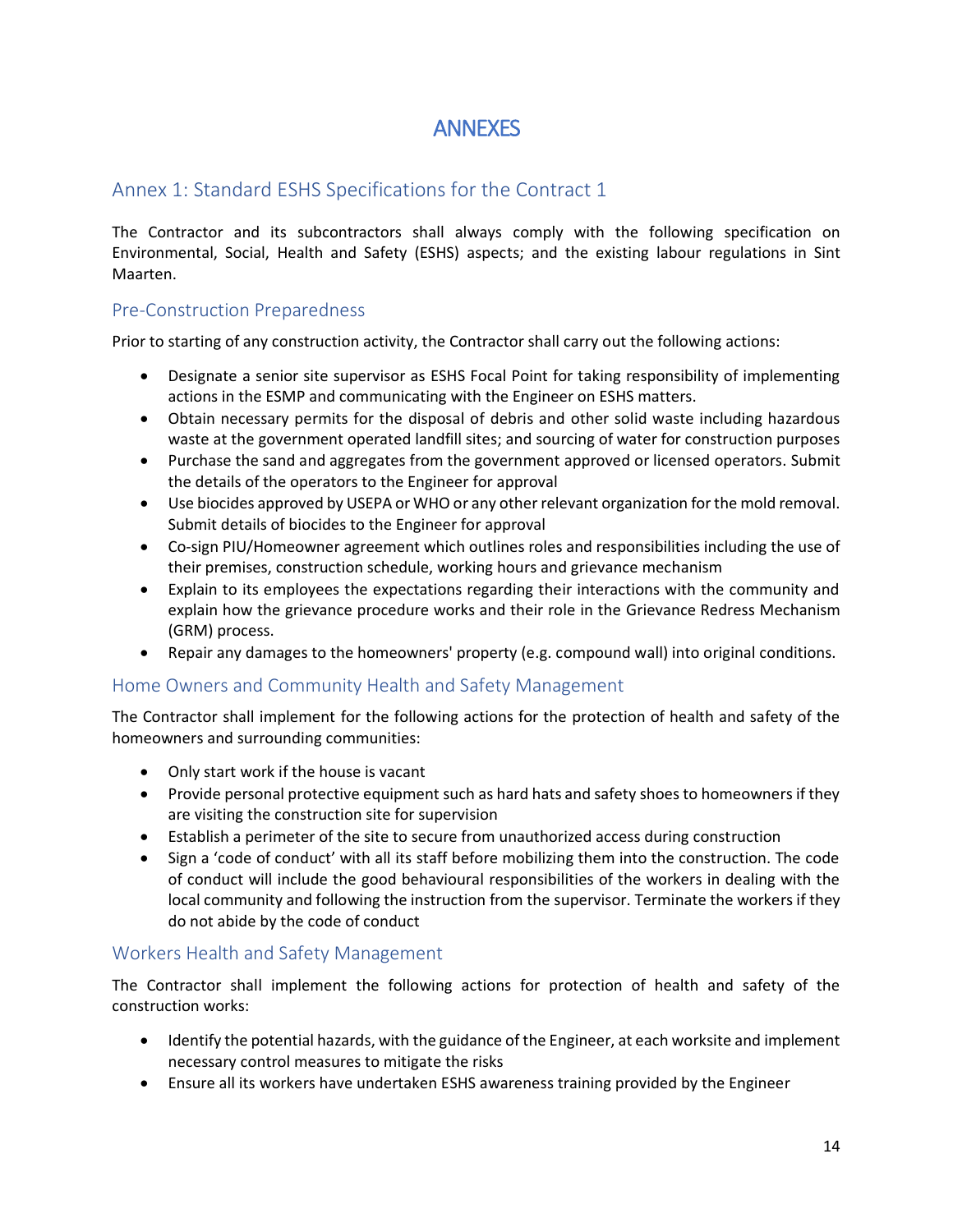- Provide personal protective equipment (PPE) for workers based on the work requirements. In particular provide safety harness for fall protection for workers.
- Daily inspect the structural integrity of the scaffolding or ladders used for roofing works
- Arrange safe drinking water to workers and provide adequate sanitation facilities agreed with the Engineer
- Provide adequate first aid kits equipped with necessary and adequate medicines and Have an emergency contact number in the premises readily available for workers
- Not hire any labour less than 15 years of age and not engage youth workers (ages 15 to 18) in nighttime shifts (between 7.00 p.m. and 7.00 a.m.) and perform dangerous works, such as roofing works and carry or lift loads frequently.
- Implement the recommendations of the Engineer in case of any work-related accidents to avoid recurrence of these incidents

### Debris and Other Waste Management

The Contractor shall implement the following actions for the management of debris and other wastes:

- Transport all debris from the construction sites and transport them to the site approved by the Engineer regularly
- Clear all debris and unused material within three days after completion of work at each home
- Provide sufficient waste bins at the worksite for the collection of waste generated from the worksites
- Collect the hazardous waste separately, hand over to the government's hazardous waste management facility.

### Drainage and Soil Erosion Management

The Contractor shall implement the following actions for the management of erosion control and drainage:

- Cover all stockpiles containing loose materials such as sand and aggregates with the plastic covers to protect them from rain
- Not allow ponding of water near the construction sites, and discard all the storage containers that are capable of storing water, after use or store them in an inverted position.
- Direct all wastewater from the construction activities to the municipal sewerage system

#### Noise and Vibration Management

The Contractor shall implement the following actions for the management of noise and vibrations form the construction activities, machinery and vehicles:

- Avoid undertaking the noisiest activities, where possible, when working at night near the residential areas
- Limit high noise generating activities during normal day time working hours
- Maintain all equipment and vehicles in order to keep it in good working order.
- Avoid the unnecessary use of alarms, horns and sirens.
- Organize the loading and unloading of trucks, and handling operations to minimize construction noise on the work site.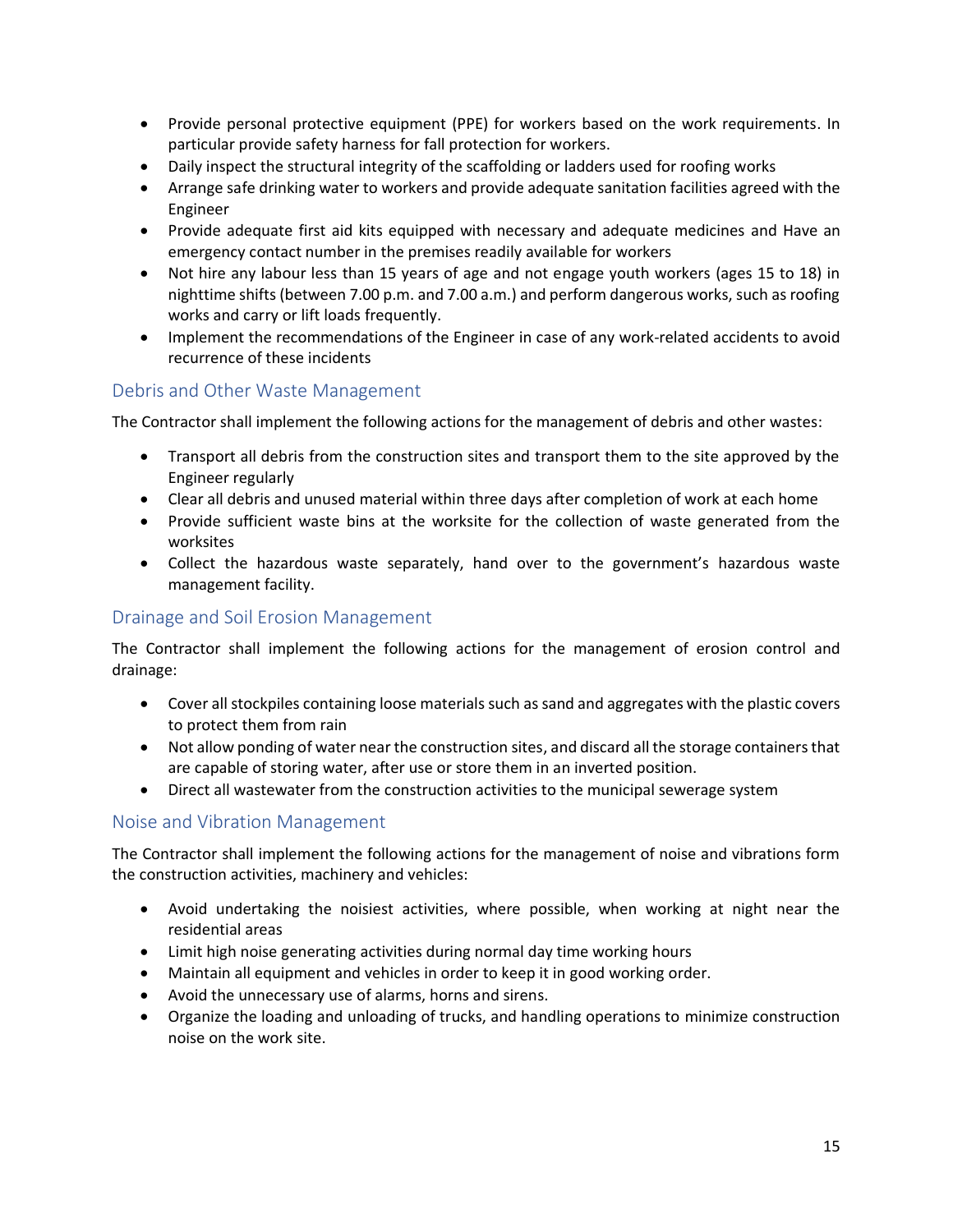## Dust and Emissions Management

The Contractor shall implement the following actions for management of dust and air emissions from the construction activities, machinery and vehicles:

- Control the dust emissions from the construction sites and access roads through water sprinkling as and when required. Increase the watering frequency during periods of high risk (e.g. high winds).
- Cover the loose materials such as to avoid their being wind-drifted.
- Restore disturbed areas as soon as practicable by compaction.
- Establish adequate locations for storage, mixing and loading of construction materials, in a way that dust dispersion is prevented because of such operations.
- Maintain all machinery and vehicles in acceptable working conditions
- Not use machinery and vehicles that causes excess pollution (e.g. visible smoke).

### Traffic and Road Safety Management

The Contractor shall implement the following actions for management of traffic and road safety:

- Avoid congested areas and peak rush hours for transport of material and submit the proposed routes for material transport and timings of transport for Engineer's approval.
- Employ experienced drivers and regularly inspect vehicle safety.
- Make sure all drivers will comply with the traffic codes concerning the maximum speed limit, driving hours, etc.
- Not obstruct the local roads for the local traffic, and where needed place traffic signs.

#### Hazardous Material Management

The Contractor shall implement the following actions for management of hazardous material such as paints and fuels:

- Store all hazardous materials appropriately inside the houses to avoid direct exposure to rain, wind and sunlight
- Take all precautionary measures when handling and storing fuels and paints to prevent accidental spills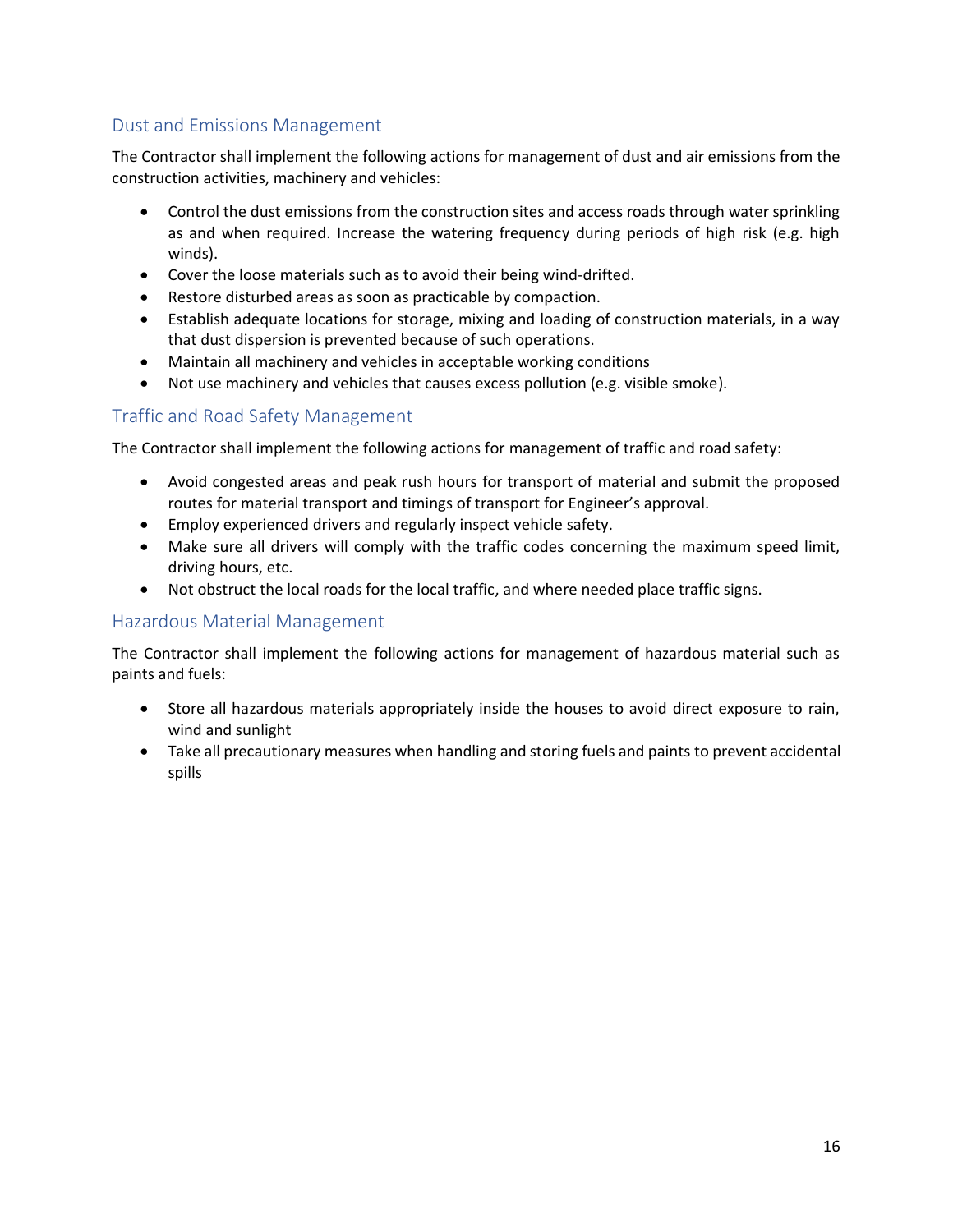## Annex 2: Code of Conduct for Construction Workers

This Code of Conduct contains obligations on all Contractor's staff including its sub-contractors' staff. All staff hired by the Contractor should sign this Code of Conduct.

Comply with applicable laws, rules, and regulations of the Government of Sint Maarten;

Comply with applicable health and safety requirements (including wearing prescribed personal protective equipment, preventing avoidable accidents and a duty to report conditions or practices that pose a safety hazard or threaten the environment);

Not use illegal substances any anytime on or off the job;

Not Discriminate against any other worker (for example on the basis of family status, ethnicity, race, gender, religion, language, marital status, birth, age, disability, or political conviction)

Have respectful interactions with community members (for example to convey an attitude of respect and non-discrimination) with local communities;

Not engage in any act of sexual harassment (whether through use of language or behavior, towards men or women or children, that is inappropriate, harassing, abusive, sexually provocative, demeaning or culturally inappropriate)

Not engage in any act of violence or exploitation (including prohibition of the exchange of money, employment, goods, or services for sex, including sexual favors or other forms of humiliating, degrading or exploitative behavior)

Ensure the Protection of children (including prohibitions against abuse, defilement, or otherwise unacceptable behavior with children, limiting interactions with children, and ensuring their safety in project areas)

Uphold Sanitation requirements (for example, that all workers use specified sanitary facilities provided by their employer and not open areas)

Avoid conflicts of interest (such that benefits, contracts, or employment, or any sort of preferential treatment or favors, are not provided to any person with whom there is a financial, family, or personal connection)

Respect reasonable work instructions (including regarding environmental and social norms);

Protect and properly use property (for example, to prohibit theft, carelessness or waste)

Report violations of this Code as a duty.

Be Protected against retaliation for workers who report violations of the Code, if that report is made in good faith.

Be informed and allowed to access a Grievance Redress Mechanism without fear of reprisal.

On signing I confirm that:

I have received a copy of this Code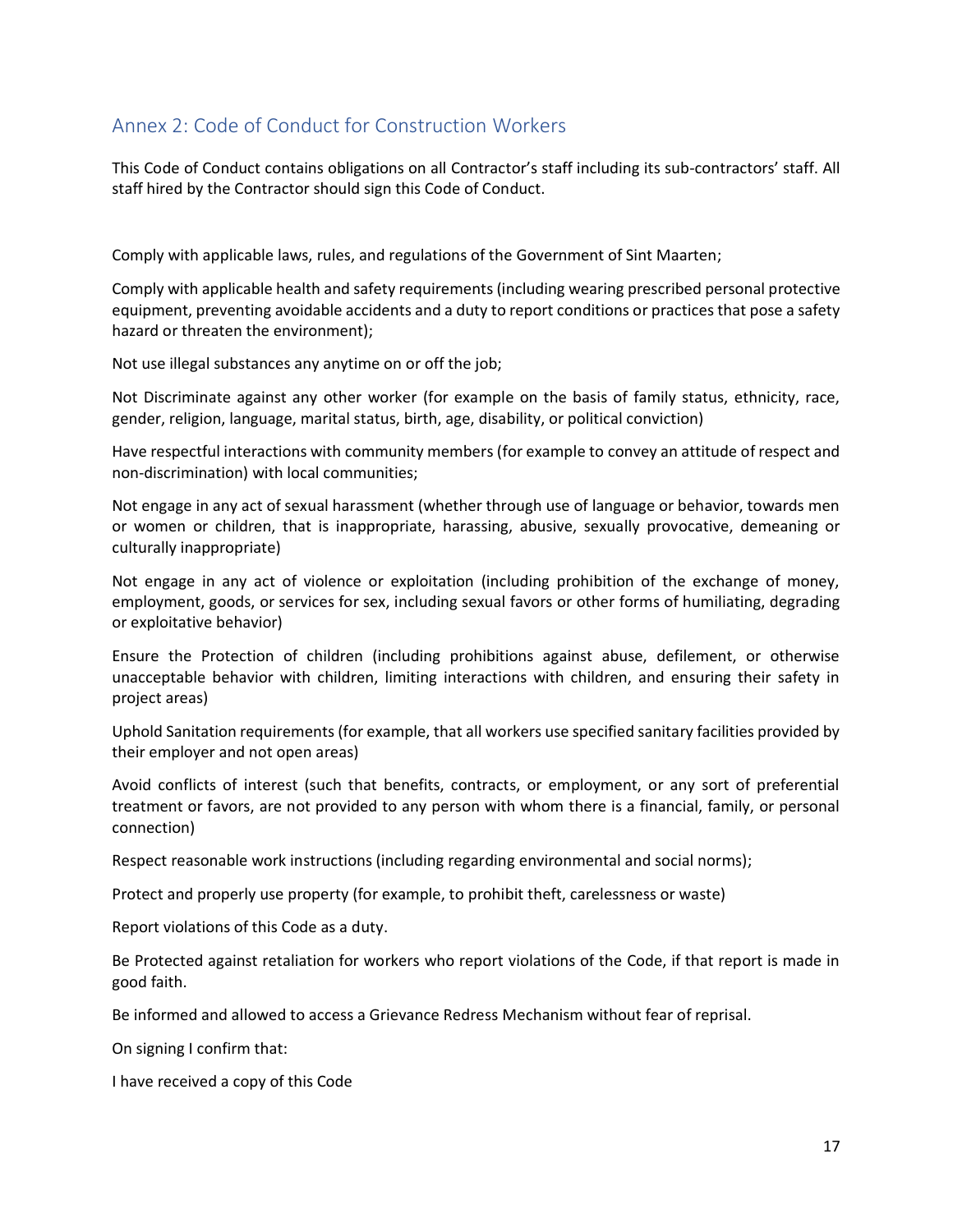The code has been explained to me

Acknowledged that adherence to this Code of Conduct is a condition of employment; and

Understood that violations of the Code can result in serious consequences, up to and including dismissal, or referral to legal authorities.

SIGNATURE: \_\_\_\_\_\_\_\_\_\_\_\_\_\_\_\_\_\_\_\_\_\_\_\_\_\_\_\_\_\_\_\_\_\_\_\_\_\_\_\_

PRINTED NAME:\_\_\_\_\_\_\_\_\_\_\_\_\_\_\_\_\_\_\_\_\_\_\_\_\_\_\_\_\_\_\_\_\_\_\_\_\_\_\_

EMPLOYER REPRESENTATIVE:\_\_\_\_\_\_\_\_\_\_\_\_\_\_\_\_\_\_\_\_\_\_\_\_\_\_\_

DATE: \_\_\_\_\_\_\_\_\_\_\_\_\_\_\_\_\_\_\_\_\_\_\_\_\_\_\_\_\_\_\_\_\_\_\_\_\_\_\_\_\_\_\_\_\_\_\_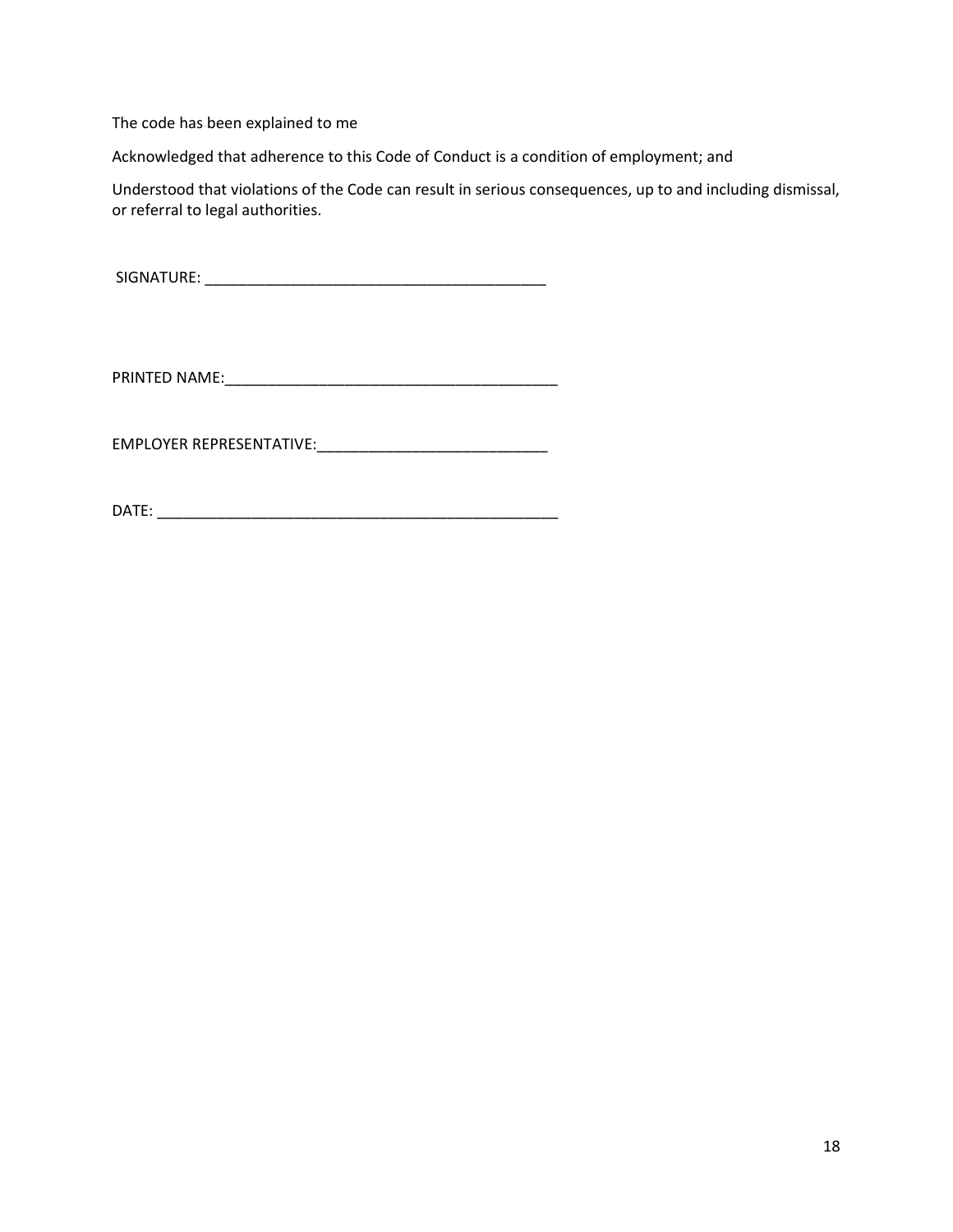### Annex 3: COMPLAINTS PROCEDURE of NATIONAL RECOVERY PROGRAM BUREAU

#### **INTRODUCTION**

Complaints are a valuable source of feedback and an important tool for organizational development. We strive to handle complaints fairly, efficiently and effectively.

#### **The Bureau aims to provide quick and effective resolution to concerns and complaints.**

#### **WHAT IS A COMPLAINT?**

A complaint is a written formal expression of dissatisfaction made to or about our services, products or staff. Requests for information, service requests and reports of problems or wrongdoing merely intended to bring a problem to our notice with no expectation of a response are to be distinguished from complaints.

This procedure applies to complaints filed against the staff at all levels within the Bureau. In case of doubt, the complaint officer will get in contact to clarify the merits of the request, report or complaint.1

A complaint should be done in writing by or email using the attached form and should contain the following information:

- a. personal and contact information: name, address, phone number, email address
- b. date
- c. merits and nature of the complaint: what happened, when it happened, who was involved
- d. the consequences of the occurrence: damage, or other grievance

#### **Complaints can be addressed to:**

National Recovery Program Bureau

Soualiga Road no. 1

Pond Island, Great Bay

Sint Maarten

 $\overline{a}$ 

E-mail: Secretariatrecovery@Sintmaartengov.org

#### **ARE THERE COSTS INVOLVED?**

No, filing a complaint is free of charge.

#### **WHO IS HANDLING YOUR COMPLAINT?**

A complaint officer together with the legal counsel to the Bureau are handling your complaint.

 $1$  A service request include but is not limited to: requests for approval, requests for action, routine inquiries on planning or state of affairs, reports of failure to comply with laws regulated by the Bureau, requests for explanation of policies, procedures and decisions.